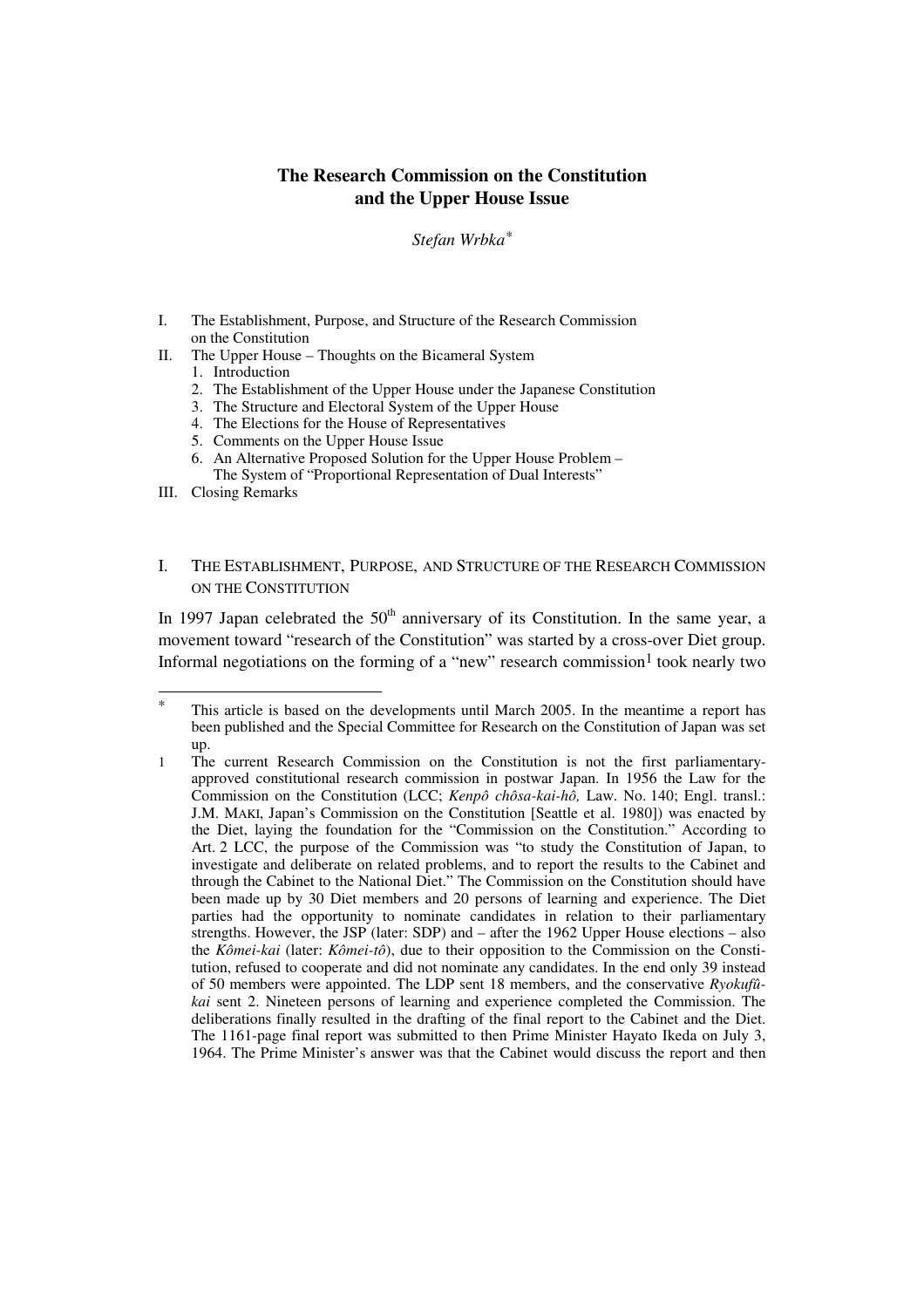years. Finally, in February 1999, this movement led to a proposal to establish the Research Commission on the Constitution (*Kenpô chôsa-kai*). This proposal was supported by five parliamentary parties: the Democratic Party of Japan (DPJ), New Komeito (NK), Reformers' Network Party (RNP), the Liberal Democratic Party (LDP), and the Liberal Party (LP).2 Negotiations among those parties were tough. Political interests of various groups had to be respected – not only the interests of the five initiating parties, but also those of the anti-revisionist fractions such as the Social Democratic Party (SDP) or the Japanese Communist Party (JCP) – since the Diet wanted to avoid a scenario similar to the one which the LDP faced in the 1950s. In the late 1950s, the LDP could not find other supporters for its constitutional research commission and thus had difficulties to establish a commission which could be accepted as an unbiased and impartial study group.3 Although this time the situation was slightly different due to the basic support by ruling parties as well as opposition parties, compromises had to be made in order to unite all parties of the Diet in the project, causing a limitation on the actual efficiency of the Commission. One of the most striking aspects was that the Commission would not have the authority to submit bills.4

The five-party proposal underwent a bureaucratic process until the Commission was finally established on January 20, 2000, the opening day of the  $147<sup>th</sup>$  parliamentary session.5 The planned period for the research work was five years. In contrast to the

 $\overline{a}$ 

pass it on to the Diet for further discussions. However, the report of the Commission has never been passed on to the Diet nor has the Cabinet given a relevant statement on the final report to the Commission. Ikeda followed Nobusuke Kishi as Prime Minister. Apart from the missing two-thirds majority of the LDP, the movement against the Self-Defense Forces can be called a reason for the failure of the Commission. Kishi was the co-initiator of the "Treaty of Mutual Cooperation and Security between Japan and the United States of America" which supported the existence of the Japanese Self-Defense Forces. However, he had to resign because of growing public criticism of the treaty. Ikeda wanted to avoid delicate issues such as the constitutional revision and tried to focus the political attention on economic issues.

<sup>2</sup> The coalition government (LDP, LP, and, since Oct. 5, 1999, NK) as well as some opposition parties (DPJ, RNP and, until Oct. 5, 1999, NK) showed interest in such a commission from the very beginning.

<sup>3</sup> See *supra* note 1.

<sup>4</sup> The Commission of 1957 did not have such authority either.

<sup>5</sup> The proposal went from the Secretaries-General of the initiating parties to the Chairman of the Rules and Administration Committee of the House of Representatives (March 1999), who asked the Speaker of the House of Representatives to pass it on to his advisory body, the Council on the Parliamentary System. After going through the proposal, this council submitted a report in response (May 1999), which was sent to the Rules and Administration Committee. In accordance with the report, one subcommittee within the Rules and Administration Committee, the Subcommittee on Amendment to the Diet Law, worked out a bill for amending the Diet Law to establish the Research Commission. Besides, it drafted the Regulations of the Research Commission on the Constitution (June 1999) which should become the basis for the structure and competences of the study commission. The House of Representatives accepted both; the House of Councilors amended the bill and established a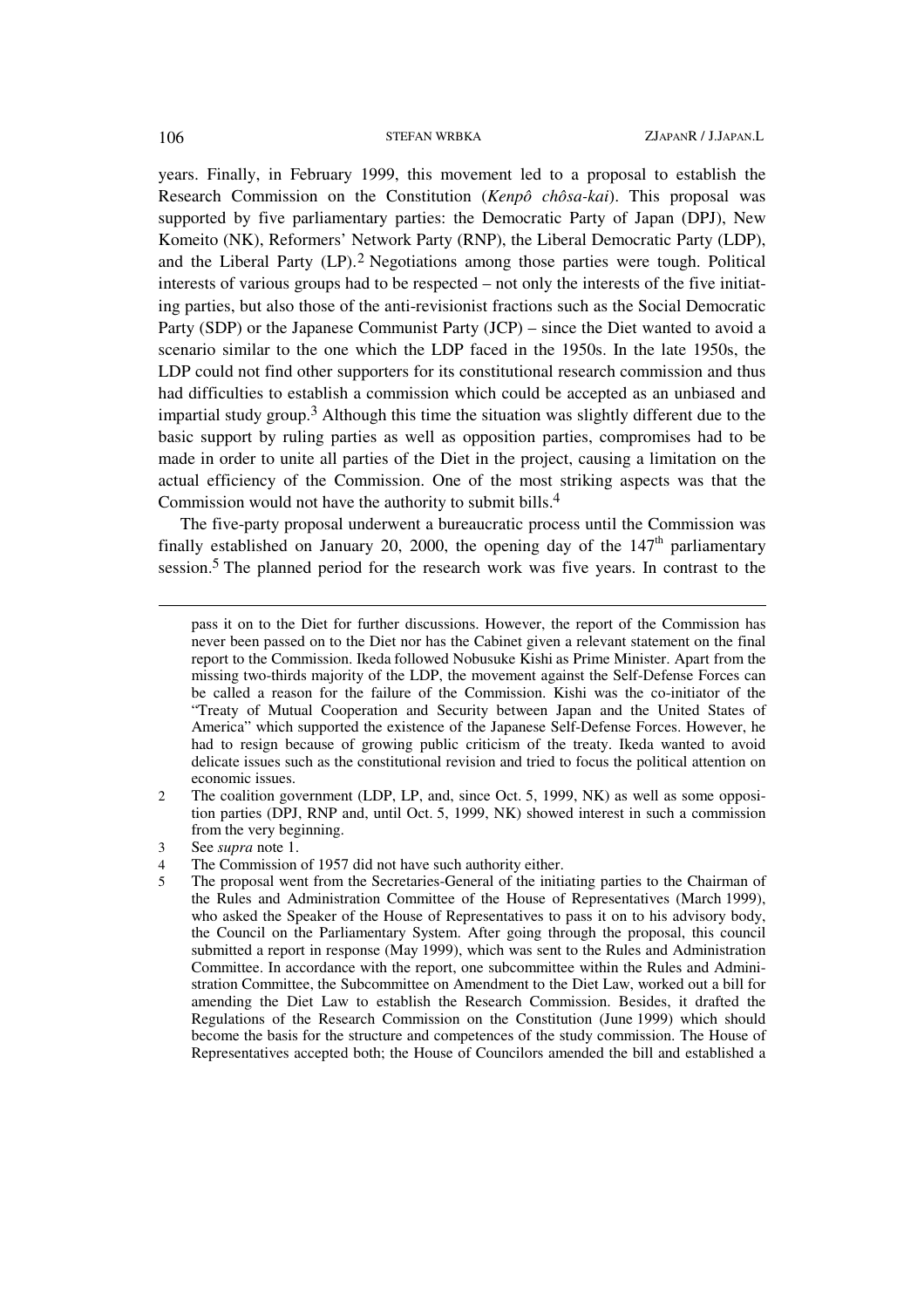$\overline{\phantom{a}}$ 

Commission of 1957, which was established within the LDP Cabinet, the Research Commission on the Constitution was set up directly by the Diet.6

The purpose of the Commission is described by Arts. 1 and 2 RRC. Art. 1 says that "the Research Commission on the Constitution shall conduct broad and comprehensive research on the Constitution of Japan." According to Art. 2 (1), the Commission "shall prepare a written report on the process and the result of the research upon completion of the research, and the Chairman of the Commission shall submit it to the Speaker [note: of the House of Representatives]." The purpose of the Commission of 1957 was regulated in a similar way; the final report, however, was to be submitted to the Cabinet instead of the Speaker.

The written final report should be considered as a constitutional draft, as the Commission has no competence of drafting a constitutional amendment, let alone a totally new constitution. This was an important compromise in order to guarantee that all political parties with seats in the Diet would participate in the Commission.

It must be said, however, that the official and legally prescribed purpose of studying the Constitution without having a draft competence is not respected by all members. In particular, many commissioners of the revision-friendly LDP take a different view. Former Prime Minister and LDP commissioner Yasuhiro Nakasone, for example, gave the following comment: "The Commission should spend two years discussing the Constitution. In the following three years, the political parties should each present their proposals for a revision. This Commission must act as the driving force in this process."7 Not only LDP commissioners, but also several other Commission members from coalition parties shared this view, e.g., Takeshi Noda, member of the LP:

similar commission itself. On July 29, 1999, this bill was finally approved by the House of Representatives and was promulgated on August 4, 1999.

<sup>6</sup> Under the Law for the Commission on the Constitution, the Commission members were appointed by the Cabinet; the final report was submitted to the Cabinet from where it was to be handed over to the Diet. The Regulations of the Research Commission on the Constitution of the House of Representatives (RRC, *Shûgi-in kenpô chôsa-kai kitei*; Engl. transl.: *<http://www.shugiin.go.jp/itdb\_english.nsf/html/kenpou/english/regulation.htm>*), however, gave the power of appointing the members to the Lower House itself (Art. 4 [1] RRC) which was to distribute the seats among "the political parties and groups in the Lower House according to their numerical strength" (Art. 4 [2] RRC). The final report on the process and the result of the research was to be submitted to the Speaker of the House of Representatives after the completion of the research (Art. 2 [1] RRC).

<sup>7</sup> Plenary session on April 27, 2000, published in: Interim Report of the Research Commission on the Constitution, The House of Representatives, (available at: *<http://www.shugiin. go.jp/itdb\_english.nsf/html/kenpou/english/interimreport.htm>*). Even if one does not understand this opinion in such a way that the Commission itself should have the competence to draft an amendment, one cannot deny that using the Commission as "a driving force" by discussing various proposals for revision and commenting on them in fact resembles the act of creating a draft.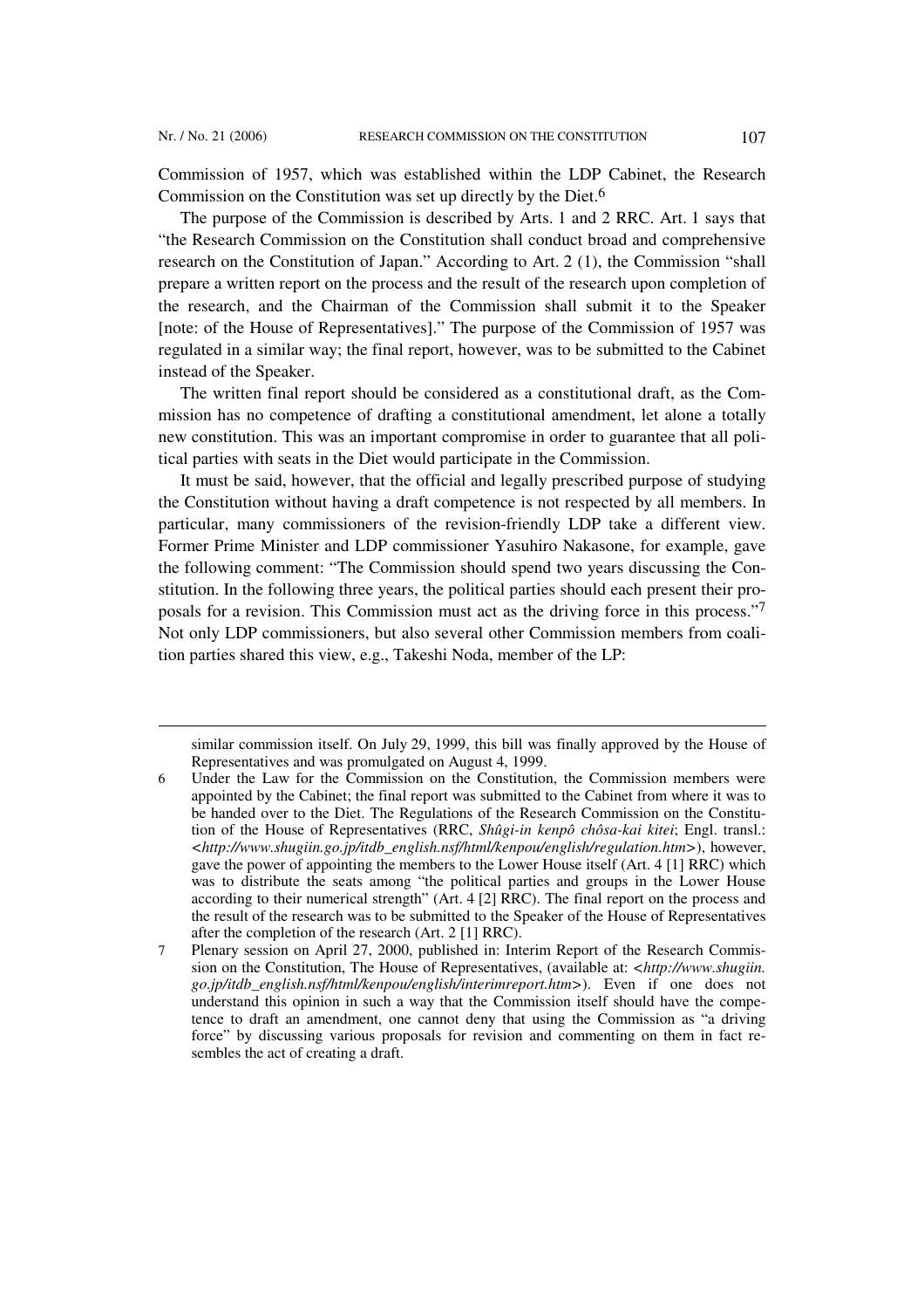"A very concrete timetable should be established concerning the deliberations, and this Commission should arrive at some very clear conclusions. For instance, the Commission should present the outline of a new constitution in the third year of its deliberations, and the new constitution should be adopted in the fifth year".<sup>8</sup>

Others ask for the establishment of a permanent constitutional body within the Diet. Nobuyuki Hanashi (LDP), for example, said that "one should consider establishing a permanent body within the Diet to constantly examine the various issues that emerge from a constitutional perspective."9

The concrete deliberations started with general discussions and investigations of general issues of the constitutional debate, the research methods of the Commission, and the genesis of the Constitution of Japan (in the following: Constitution or JC).<sup>10</sup>

Later the discussion moved on to specific articles of the Constitution. The debates first took place in the plenary sessions before being transferred to the subcommittees. The deliberations included the preamble, the Tennô system, national security and international cooperation (with the central provision Art. 9), fundamental human rights, the Diet, the Cabinet, the judiciary, finance, local self-government, and constitutional revision among others.

The Research Commission on the Constitution is made up of 50 members.<sup>11</sup> Unlike the members of the Commission of 1957, all commissioners are members of the House of Representatives and not "external" experts.12 The 50 seats in the Commission are allotted to "the political parties and groups in the House in proportion to their numerical strength" (Art. 4 [2] RRC).

The Commission is led by a chairman, who shall "arrange the business of the Commission, maintain order in it, and represent it" (Art. 6 RRC) and "shall be elected by its members from among themselves" (Art. 5 [1] RRC). Against initial plans to offer this position to the largest opposition party, Taro Nakayama of the ruling LDP, the party with the most members in the Commission, was chosen as chairman due to the numerical absolute majority of coalition seats in the Commission. He has been the only chairman of the Commission so far.

<sup>8</sup> Plenary session on February 17, 2000 published in: Interim Report of the Research Commission on the Constitution, The House of Representatives, (available at: *<http://www.shugiin. go.jp/itdb\_english.nsf/html/kenpou/english/interimreport.htm>*).

<sup>9</sup> Plenary session on Apr. 17, 2003, available at: *<http://www.shugiin.go.jp/itdb\_english.nsf/ html/kenpou/english/20030417.htm>*.

<sup>10</sup> *Nihon Kenpô-hô,* November 3, 1946, Engl. transl.: *<http://www.shugiin.go.jp/itdb\_english. nsf/html/kenpou/english/constitution.htm>*.

<sup>11</sup> Art. 3 LCC: "The Commission shall be composed of not more than 50 members. The members shall be appointed … among the groups listed below and within the limit of the numbers set forth. Diet members: 30; persons of learning and experience: 20 ... Art. 3 RRC: "The Research Commission on the Constitution shall consist of 50 members."

<sup>12</sup> Art. 4 (1) RRC: "Members of the Commission shall be appointed by the House at the

beginning of a session, and shall hold their membership until their term of office as Members of the House expires."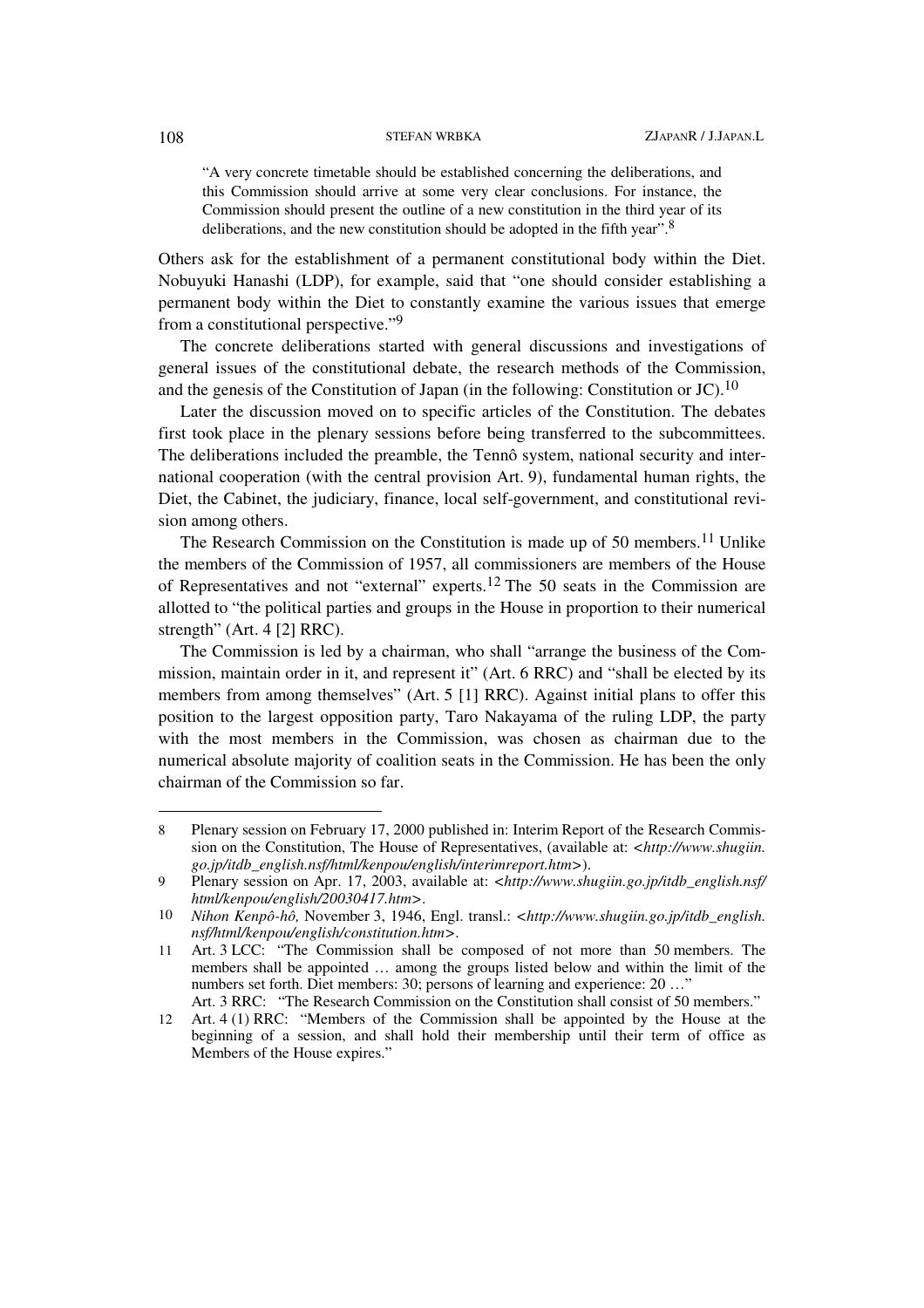In order "to consult on the management of the Commission," "the Chairman may hold a meeting of directors" (Art. 7 [2] RRC); according to Art. 7 (1) RRC the directors are elected from among the Commission members. As a gesture of fairness to the opposition parties, a further position was created, the position of the "deputy chairman." This deputy chairman, a member of the largest opposition party, can be seen as a "head director," taking over the Chairman's responsibilities in case of absence of the Chairman.13

One more assisting body which was formed is the "Office" run by the "Director General of the Office" under the guidance of the Chairman of the Commission (Art. 24 [3] RRC). The purpose of the office is "the handling of the Commission's business."14 This includes administrative functions in a broader sense, e.g., public relations or the handling of general matters concerning the Commission and its meetings. Consulting on the management of the Commission, however, is carried out by the meeting of directors (Art. 7 [2] RRC).

Like the Commission of 1957, the Research Commission on the Constitution decided to install subcommittees<sup>15</sup> with the purpose of "promoting specialized and effective research on the individual points at issue regarding the Constitution of Japan."16 Each subcommittee consists of 18 members; every party which is represented in the Commission has at least one seat per subcommittee. The first four subcommittees were: the Subcommittee on the Guarantee of Fundamental Human Rights, $17$  the Subcommittee on the Fundamental and Organizational Role of Politics, 18 the Subcommittee on Japan's Role in the International Society,19 and the Subcommittee on Local Autonomy.20 After publishing the Interim Report in November 2002, the Research Commission on the Constitution decided to install three additional subcommittees on January 30, 2003. The three new subcommittees were the Subcommittee on the Ideal Constitution as Supreme Law,  $21$ <sup>the</sup> Subcommittee on Security and International Cooperation,  $22$  and the Sub-

<sup>13</sup> The decision to install a "deputy chairman" was made in the directors' meeting of the Rules and Administration Committees of the House of Representatives held on July 6, 1999, at the same time when it agreed on establishing the Research Commission on the Constitution. However, no provision regarding the deputy chairman can be found in the Regulations of the Research Commission on the Constitution.

<sup>14</sup> Art. 24 (1) RRC: "An Office shall be established in the Research Commission on the Constitution to handle the Commission's business."

<sup>15</sup> Art. 8 (1) RRC: "The Commission may set up subcommittees."

<sup>16</sup> See RESEARCH COMMISSION ON THE CONSTITUTION, Interim Report (Tokyo 2002) 13 (available at *<http://www.shugiin.go.jp/itdb\_english.nsf/html/kenpou/english/interimreport.htm>*)*.*

<sup>17</sup> First meeting on Feb. 14, 2002.

<sup>18</sup> First meeting on Feb. 14, 2002.

<sup>19</sup> First meeting on Feb. 28, 2002.

<sup>20</sup> First meeting on Mar. 28, 2002.

<sup>21</sup> First meeting on Feb. 6, 2003.

<sup>22</sup> First meeting on Feb. 6, 2003.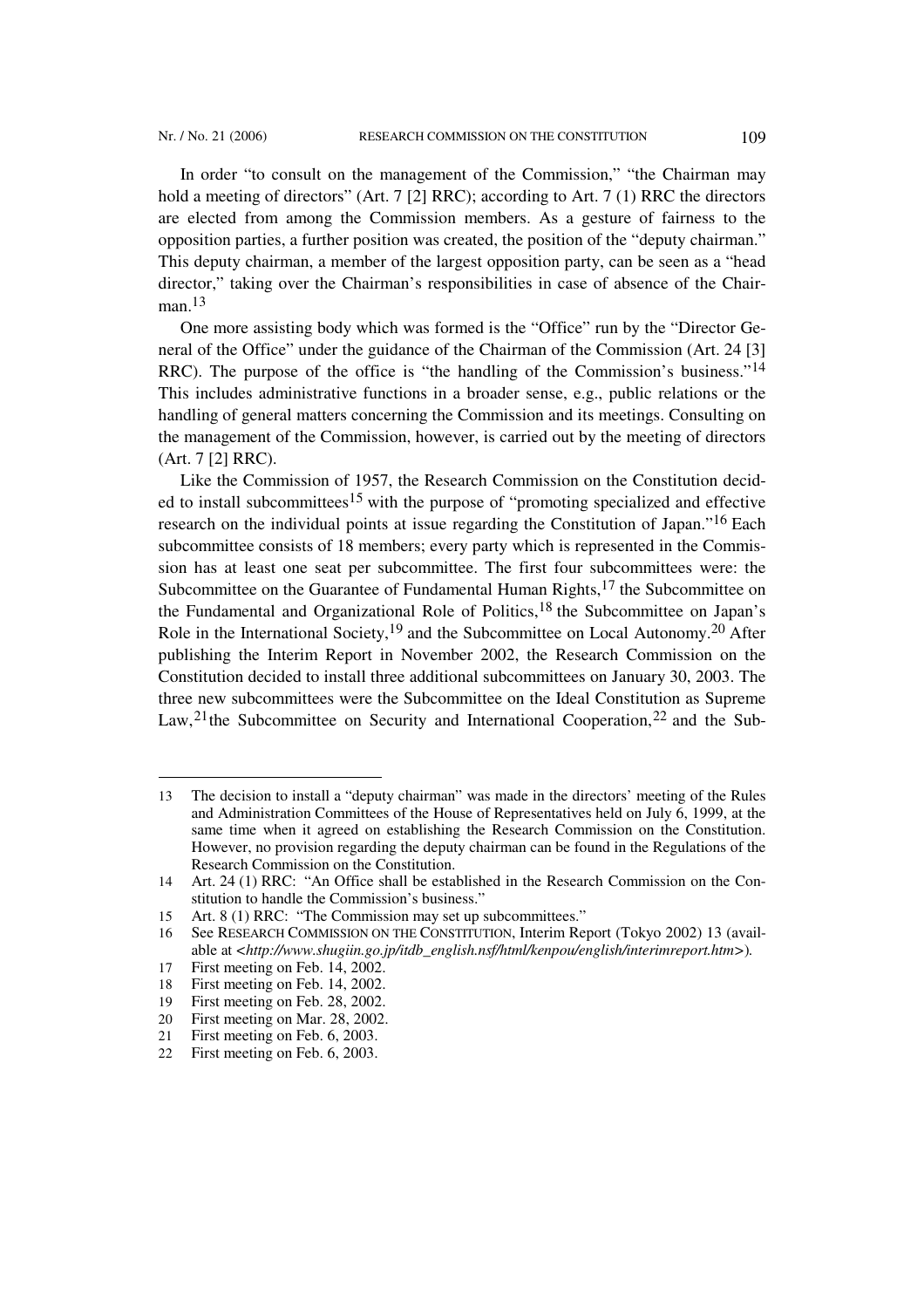committee on the Ideal Government and Organizations. 23 The subcommittees have to be seen as the heart of the constitutional debate. With the establishment of the subcommittees in January 2002 and January 2003, the discussions shifted to a large extent from the plenary sessions to the subcommittees, in which clearly defined topics are deliberated with the help of external experts ("informants")<sup>24</sup> who – in contrast to the legal experts of the 1957 Commission – are not permanent Commission members. The efficiency of the subcommittees lies in the fact that each of them can concentrate on clearly defined constitutional areas. Now the purpose of the plenary sessions, on the other hand, was to deal with general topics, including brainstorming discussions concerning constitutional matters, summaries of open hearings, and plenary debates about the findings of the subcommittees and the sending of delegations abroad to study foreign constitutions and political systems.

## II. THE UPPER HOUSE – THOUGHTS ON THE BICAMERAL SYSTEM

### *1. Introduction*

The Japanese House of Councilors (*Sangi-in*) has been subject to heavy debate since the creation process of the Japanese Constitution and is currently subject to discussions as part of the "political sector topic" in the Subcommittee on the Ideal Government and Organizations and in various plenary sessions of the Commission. In this context, the commissioners and external informants deal with two areas in particular. One is the bicameral system, and the other is the electoral system for the Upper House. These two issues are closely related to each other. One of the main reasons for the debate was the electoral reform in 1994 which brought distinctive changes for the Lower House elections. This and the fact that the bicameral system can be seen as something which was initially not "proposed" by the Allied Powers, but asked for by the Japanese side, makes it an interesting topic for closer examination.

### *2. The Establishment of the Upper House under the Japanese Constitution*

Japan's first Parliament, the Imperial Diet, was established under the Meiji Constitution.25 This is one of the reasons why the Meiji Constitution can be called a "modern constitution"26 despite the strong position it provided for the Tennô. The Imperial Diet was based on a bicameral system. It was made up of two houses with more or less equal

<sup>23</sup> First meeting on Feb. 13, 2003.

<sup>24</sup> Prior to the inauguration of the subcommittees, the external experts advised the commissioners in the plenary sessions.

<sup>25</sup> *Dai-nihon teikoku kenpô*, promulgated February 11, 1889; Engl. transl.: *<http://history. hanover.edu/texts/1889con.html>*.

<sup>26</sup> T. MIYAZAWA*,* Verfassungsrecht (Kempô) – translated by R. Heuser and K. Yamasaki – (Köln et al. 1986) 158.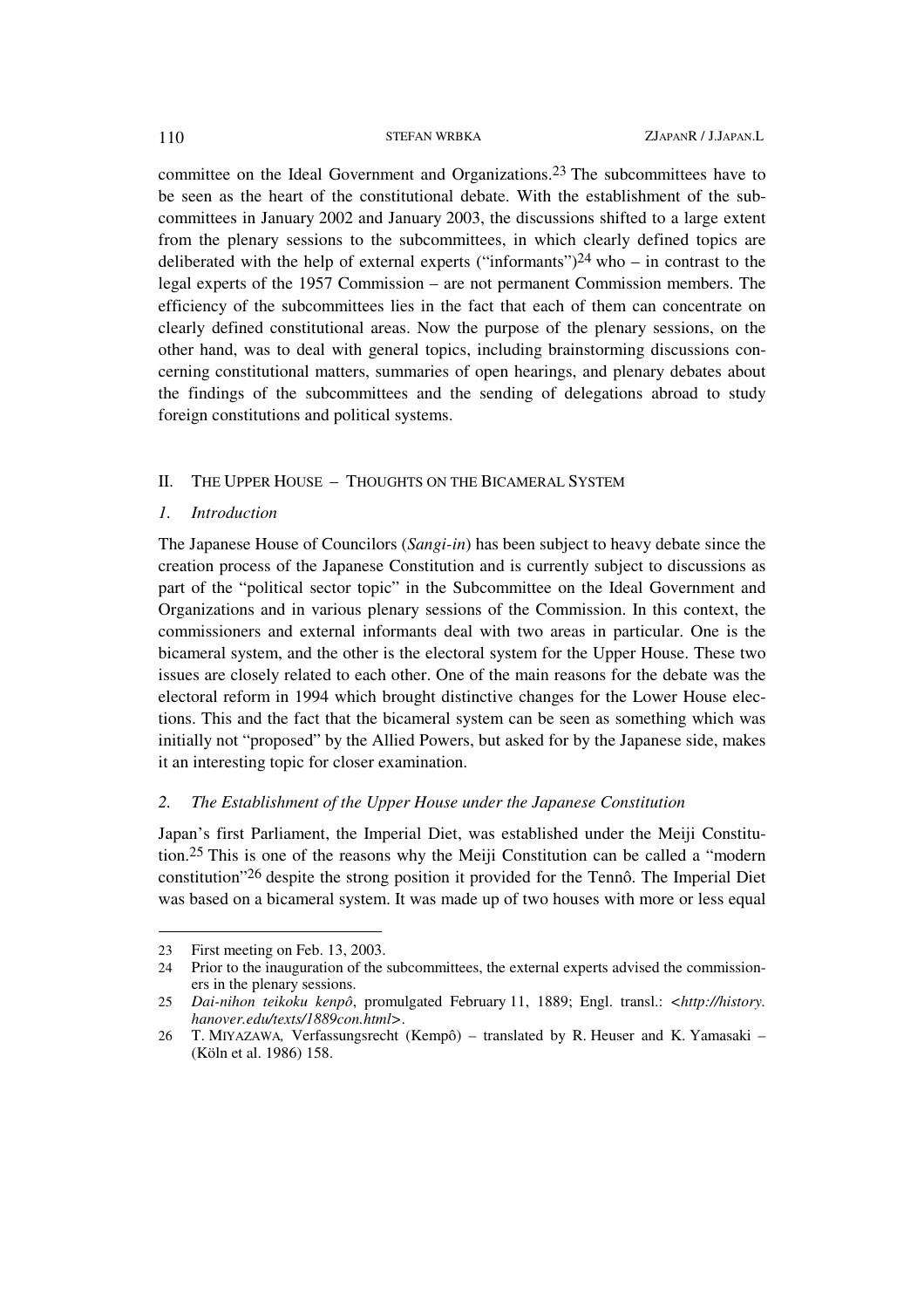powers, the House of Representatives and the House of Peers. Only the members of the House of Representatives were elected by the people; members of the House of Peers were the Imperial Family, noblemen, and Tennô appointees.

The defeat in World War II and the Potsdam declaration as its result led to farreaching changes in Japan's political system. The Tennô lost his power, and sovereignty was passed to the people. The House of Peers as a symbol for Japan's imperialism had to be abolished in order to accomplish the goal of empowering the people. However, the Allied powers in the form of the General Headquarters (GHQ) under the direction of the Supreme Commander for the Allied Powers (SCAP) General Douglas MacArthur and the Japanese side had different views about the future of the Japanese Parliament.

The Japanese Committee to Study Constitutional Problems (CSCP)<sup>27</sup> under the direction of Jôji Matsumoto, State Secretary and former professor at Tokyo University, came to the conclusion that the bicameral system should be retained. According to the Committee's plans, the new Upper House28 was to be made up of elected members as well as members appointed by the Tennô, a plan which shows the pro-imperialistic attitude of the CSCP members. We could call this form a "semi-elected Upper House." The CSCP also intended to give up the balance of powers between the two houses in favor of a system with a strong House of Representatives and a subordinate House of Councilors. The final decision in the legislative process regarding the budget in cases of difference of opinions between the two houses was to come under the authority of the House of Representatives as a concession to the principle of sovereignty of the people.

MacArthur and the GHQ, however, were of the opinion that a unicameral system was to be preferred because of its simplicity and its suitability for the Japanese political condition.29 This proposal was part of the GHQ draft which was handed over to the Japanese side in February 1946. It said that "the Diet shall be the highest organ of state power [note: under the Meiji Constitution, the Tennô was the highest organ of state power<sup>30</sup>] and shall be the sole law-making authority of the State."<sup>31</sup> According to the

<sup>27</sup> The CSCP was established under Prime Minister Kijurô Shidehara on Oct. 25, 1945, to critically investigate the Meiji Constitution. Although drafting a new constitution was not its purpose, the commissioners soon made the decision that drafting a constitution would be inevitable.

<sup>28</sup> I.e., the former House of Peers.

<sup>29</sup> R. ELLERMAN, Ellerman Notes on Minutes of Government Section, Public Administration Division Meetings and Steering Committee Meetings between February 5 and February 12 inclusive (Tokyo 1946) 2.

<sup>30</sup> See Art. 1 Meiji Constitution, "The Empire of Japan shall be reigned over and governed by a line of Emperors unbroken for ages eternal," and Art. 4 Meiji Constitution, "The Emperor is the head of the Empire, combining in Himself the rights of sovereignty, and exercises them, according to the provisions of the present Constitution."

<sup>31</sup> Art. 40 GHQ draft – see, e.g., D.H. HELLEGERS, We, the Japanese People: World War II and the Origins of the Japanese Constitution (Stanford 2001) 687, T. MCNELLY, The Origins of Japan's Democratic Constitution (Lanham 2000) 182 or H. HATA / G. NAKA-GAWA, Constitutional Law of Japan (The Hague 1997) 55.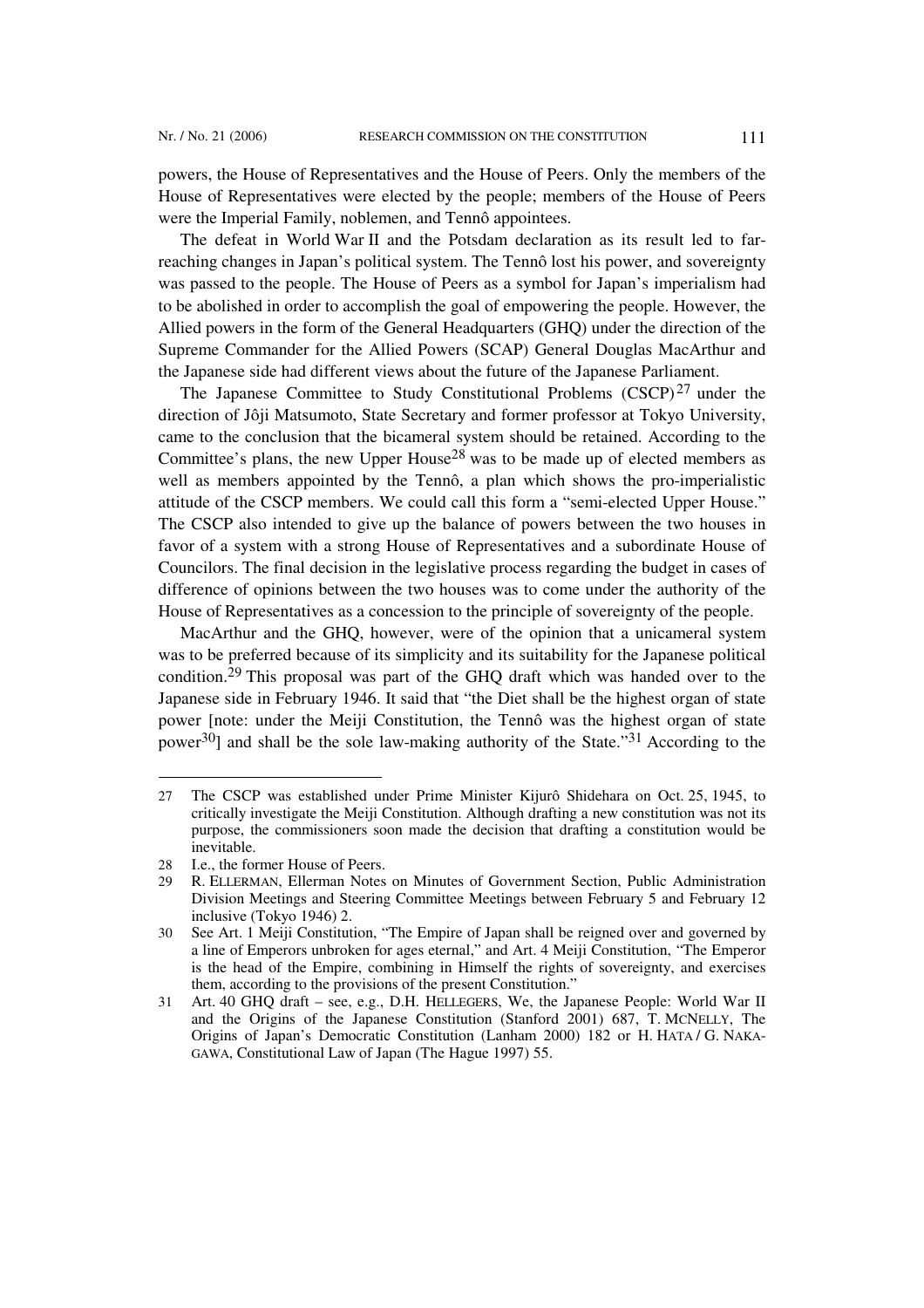draft, the single House of Representatives was to be made up of at least 300 and not more than 500 members<sup>32</sup> elected by the people. Peerage was to be totally abolished. Disputes within the Parliament were not expected to occur due to the unicameral system.

The Japanese side did not want to accept<sup>33</sup> the proposal of a unicameral system and thus tried to convince the Allied powers of the necessity to retain a bicameral system based on the arguments that many Western countries used a bicameral system to secure stability and that a change to a unicameral system would increase the instability of Japanese politics as Japan was not used to a single-house system. Yet it became obvious for the Japanese side that the general principles put forward in the GHQ draft had to be complied with, in order to retain the status quo in form of a bicameral system.

The foundation for the new bicameral system was laid in the beginning of March 1946, when both sides negotiated the Outline of a Draft for a Revised Constitution at the GHQ's office. Retaining a bicameral system was agreed on, albeit in a different form. The wording of what was to become Art. 43 (1) JC was accepted by both sides. It said that "both Houses shall consist of elected members, representative of all the people." In addition to this, further details were laid down by Art. 43 (2) ("The number of the members of each House shall be fixed by law.") and Art. 44 ("The qualifications of members of both Houses and their electors shall be fixed by law. However, there shall be no discrimination because of race, creed, sex, social status, family origin, education, property or income.").34 The Japanese side was successful with its demand for a bicameral system. The Allied powers, on the other side, were able to strengthen the sovereignty of the people by eliminating the possibility of a Tennô-appointed Upper House.

During the discussions about the constitutional draft in the Imperial Diet, the Japanese side made some interesting comments concerning the structure of the Upper House which would be fixed later by law. Similar comments can be found in the deliberations of the Research Commission on the Constitution. For example, Tokujirô Kanamori, Minister of State, stated that the House of Councilors should be made up of highly skilled statesmen with knowledge and experience to control the House of Representatives. Others pointed out that the House of Councilors should not have the same compo-

 $\overline{\phantom{a}}$ 

<sup>32</sup> Art. 41 GHQ draft.

<sup>33</sup> See, e.g., S. KOSEKI, The Birth of Japan's Postwar Constitution (Boulder 1997) 103 *et seq*.

<sup>34</sup> Some other relevant provisions for the ongoing debate in the Commission include Art. 45 ("The term of office of members of the House of Representatives shall be four years. However, the term shall be terminated before the full term is up in case the House of Representatives is dissolved."); Art. 46 ("The term of office of members of the House of Councilors shall be six years, and election for half the members shall take place every three years."); Art. 47 ("Electoral districts, method of voting and other matters pertaining to the method of election of members of both Houses shall be fixed by law."); and various articles on the responsibilities of the two houses.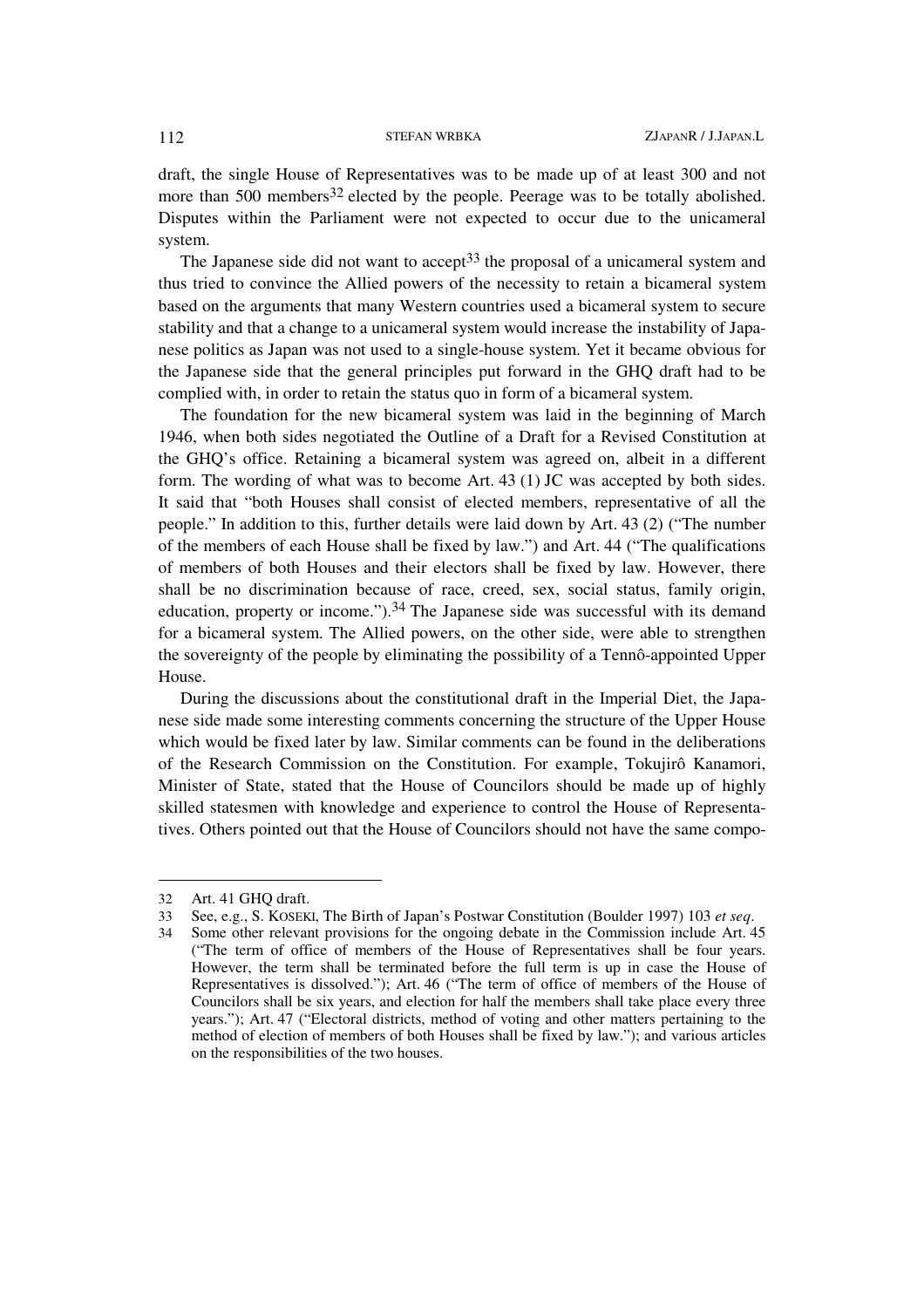sition to that of the House of Representatives.<sup>35</sup> Such opinions are still of topical interest in the debates about the necessity of a bicameral system  $36$  and the ideal structure of the Upper House.

## *3. The Structure and Electoral System of the Upper House*

Until 1950 the Upper House elections were regulated by the Upper House Election Law.<sup>37</sup> In 1950 the Upper House elections as well as the Lower House elections were codified in the new Public Offices Election Law.38

The Upper House followed the House of Peers of the Imperial Diet. The major change in its structure was the introduction of members elected by the people in general and direct elections. The electoral systems for both houses were heavily debated in the Diet; the common opinion was that two different electoral systems should be adapted. Finally, a division into local and nationwide election districts was agreed on. Under the current system, 96 members are elected on the basis of proportional representation in a single nationwide district. The remaining 146 seats are subject to personal elections in 47 prefecture-level districts. The total number of members in the Upper House was reduced from 252 to 247 in 2001 and to 242 in 2004.

The term of membership is six years. However, elections take place every three years, when half of the seats are redistributed. Voters have to make two decisions. While the distribution of the 48 nationwide seats is decided by a system of proportional representation, 73 seats are allocated to politicians in personal elections. In every prefecture at least two and at most eight politicians are chosen by the latter system. Due to the electoral reform of 2004, the prefectures of *Kagoshima*, *Kumamoto,* and *Okayama* lost two "personal seats" each.

Japanese gain the right to vote at the age of 20 and eligibility to the Upper House is obtained at the age of 30, five years later than the eligibility for the House of Representatives.

### *4. The Elections for the House of Representatives*

In order to understand the ongoing debate better, one should also take a look at the electoral system for the House of Representatives.

The electoral reform of 1994 brought major changes for the elections to the House of Representatives. Some central subjects of discussion in the Research Commission on the Constitution date back to this reform. Until the LDP lost its governmental power,

<sup>35</sup> See *<http://www.ndl.go.jp/constitution/e/ronten/04ronten.html>.* 

<sup>36</sup> A critical comment on the Japanese parliamentary system can be found, e.g., in W. RÖHL, Die Verfassungen der Welt – Japan (Frankfurt 1963) 115 *et seq*.

<sup>37</sup> *Sangi-in giin senkyo-hô*, Law No. 11/1947

<sup>38</sup> *Kôshoku senkyo-hô*, Law No. 100/1950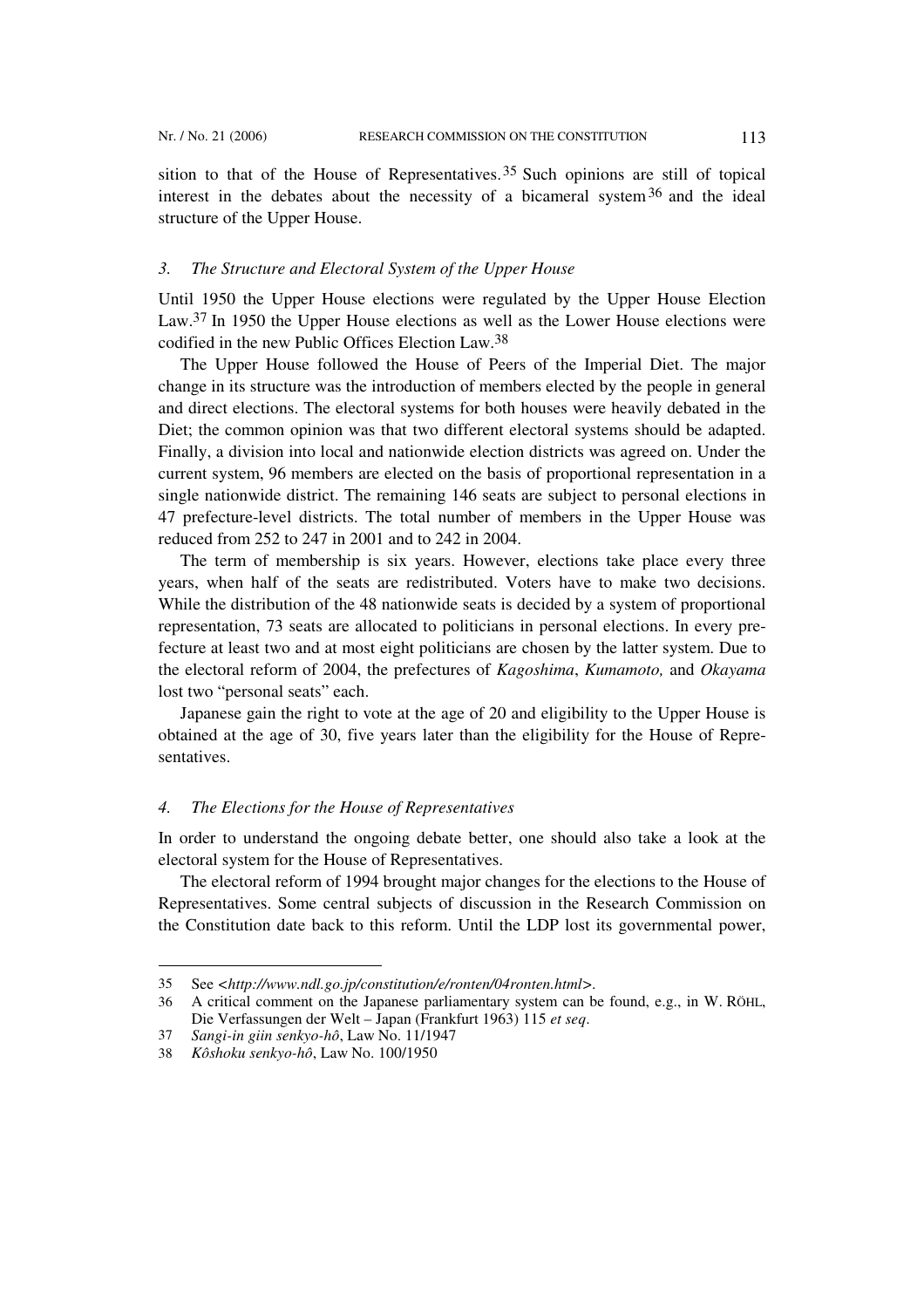Japan was divided into multi-seat medium-sized electoral districts. At least two and at most six members of the House of Representatives were directly elected per district. Parties could nominate several candidates in each district. Compared with single-constituency systems, the chances for smaller parties and independent candidates were relatively high. Besides, the possibility of nominating more than just one candidate led to the creation of factions within the parties.

The new eight-party coalition<sup>39</sup> under the leadership of Morihiro Hosokawa and later Tsutomu Hata led to the electoral reform of 1994, which brought a fundamental change of the electoral system. The reduction of the total amount of seats from 511 to 500 was generally accepted. The multi-seat constituencies were to be replaced by a mixed system of proportional representation and single constituencies. The ruling coalition strongly favored the former, as it is usually beneficial to smaller parties because the voters' will is relatively "correctly" reflected in the distribution of the seats; a singleconstituency-based system, on the other hand, has quite a high rate of "dead votes," which means that many votes remain excluded in the composition of the representative body. However, the SDP, a member of the coalition, decided not to support the reform plans. Thus, the government needed the assent of the LDP, which found itself in the role of an opposition party for the first – and, until now, only – time since  $1955^{40}$ The LDP initially demanded the establishment of 500 single constituencies. After long negotiations, a compromise was finally made which led to the introduction of eleven nationwide electoral districts with a total number of 200 seats based on proportional representation and 300 single-seat electoral districts. The minimum number of seats in the 11 nationwide districts is 6, and the maximum is 30. While politicians are directly elected in the single constituencies, the voters choose parties in the 11 proportional districts. The seats in the nationwide districts are allocated to the parties in proportion to the outcome of the election by using the d'Hondt method.<sup>41</sup>

The electoral reform of  $2000^{42}$  weakened the proportional representative element by cutting the 200 proportional seats to 180.

The electoral changes show that the initial goal of adapting two different electoral systems for the two houses could not be reached. Taking a closer look at the election results since the reform came into effect, one can see a development toward an increas-

<sup>39</sup> See, e.g., M. KOHNO, Japan's Postwar Party Politics (Princeton 1997) 135. (The "Democratic Reform Party," which only had seats in the Upper House, was the eighth party in the coalition; Kohno does not mention this party in his book.)

<sup>40</sup> The LDP was formed in 1955 when the Liberal Party and Democratic Party merged; see, e.g., R.J. HREBENAR, Japan's New Party System (Boulder 2000) 94 or R. SIMS, Japanese Political History since the Meiji Renovation 1868 – 2000 (London 2001) 274 *et seq*.

<sup>41</sup> See, e.g., *<http://www.fpcj.jp/e/shiryo/jb/j26.html>*; the rationale behind the d'Hondt method is to allocate seats in proportion to the number of votes a list receives, by maintaining the ratio of votes received to seats allocated as closely as possible. This makes it possible for parties having relatively few votes to be represented.

<sup>42</sup> This reform was initiated by the LDP-led coalition government.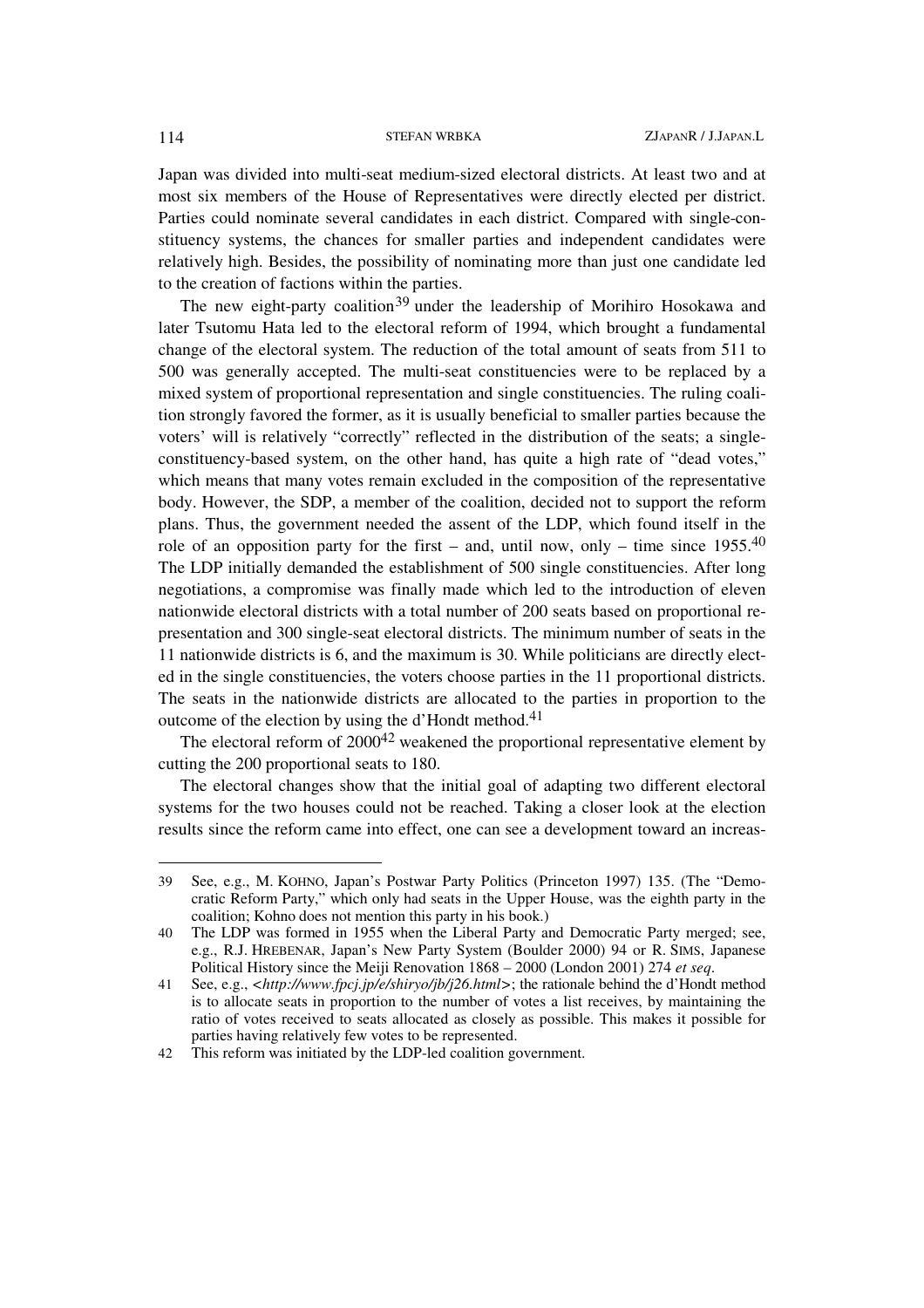l

ing similarity of the political composition in both houses. Smaller parties are losing their significance due to the weakening of the proportional system. Gradually, a twoparty system seems to be emerging. The co-ruling New Komeito Party will play a decisive role in the further development as the third biggest party in Parliament. One can find several interesting proposals and ideas regarding the bicameral parliamentary system and the structure of the houses in the research and deliberation work of the Commission.

### *5. Comments on the Upper House Issue*

As far as the bicameral system itself is concerned, only few Commission members question its necessity and benefits. Most commissioners and informants who oppose the current bicameral system argue that both houses resemble each other too much. However, according to the vast majority of the participants in the discussion, changing the bicameral system into a unicameral one would not make things better.

In general, the idea of having two parliamentary houses is supported by the commissioners. The questions of whether the current position of the House of Councilors is too strong and whether or not its members should be elected in general elections by the people are nevertheless heavily discussed in the Commission. Some commissioners argue that the fact that the Upper House cannot be dissolved in combination with its legislative powers might cause problems for the government if it cannot secure a strong majority in both houses. This opinion is logically supported by some members of the ruling parties, who are afraid that sharing the governmental power would mean that too many allowances have to be made. Even some informants see the relatively strong position of the Upper House as a problem. For example, Yasuo Hasebe*,* professor at Tokyo University, stated that

"the House of Councilors has comparatively strong powers in the passage of legislation, and in order to run a government, the ruling party must also secure a majority in the House of Councilors, so the true value of the bicameral system is blunted; in order to really give life to the bicameral system, we might consider reducing the constitutional powers of the House of Councilors".43

<sup>43</sup> Plenary session on Nov. 8, 2001 published in: Interim Report of the Research Commission on the Constitution, The House of Representatives, (available at: *<http://www.shugiin.go.jp/ itdb* english.nsf/html/kenpou/english/interimreport.htm>). However, one can also say that the double-check characteristic of a bicameral system, due to a relatively strong Upper House, is a significant benefit. In countries in which the structure of the two houses is different and in which the members of both houses represent different fields of interests, the legislative contribution of the Upper House can guarantee that a decision is made which is the best possible compromise for all affected persons. On the one hand, compromises made due to a relatively equally strong Upper House can, of course, be seen as an obstacle to the governmental power; on the other side, however, they can be considered as a regulating means which protects opposite and minority interests. The question of whether or not a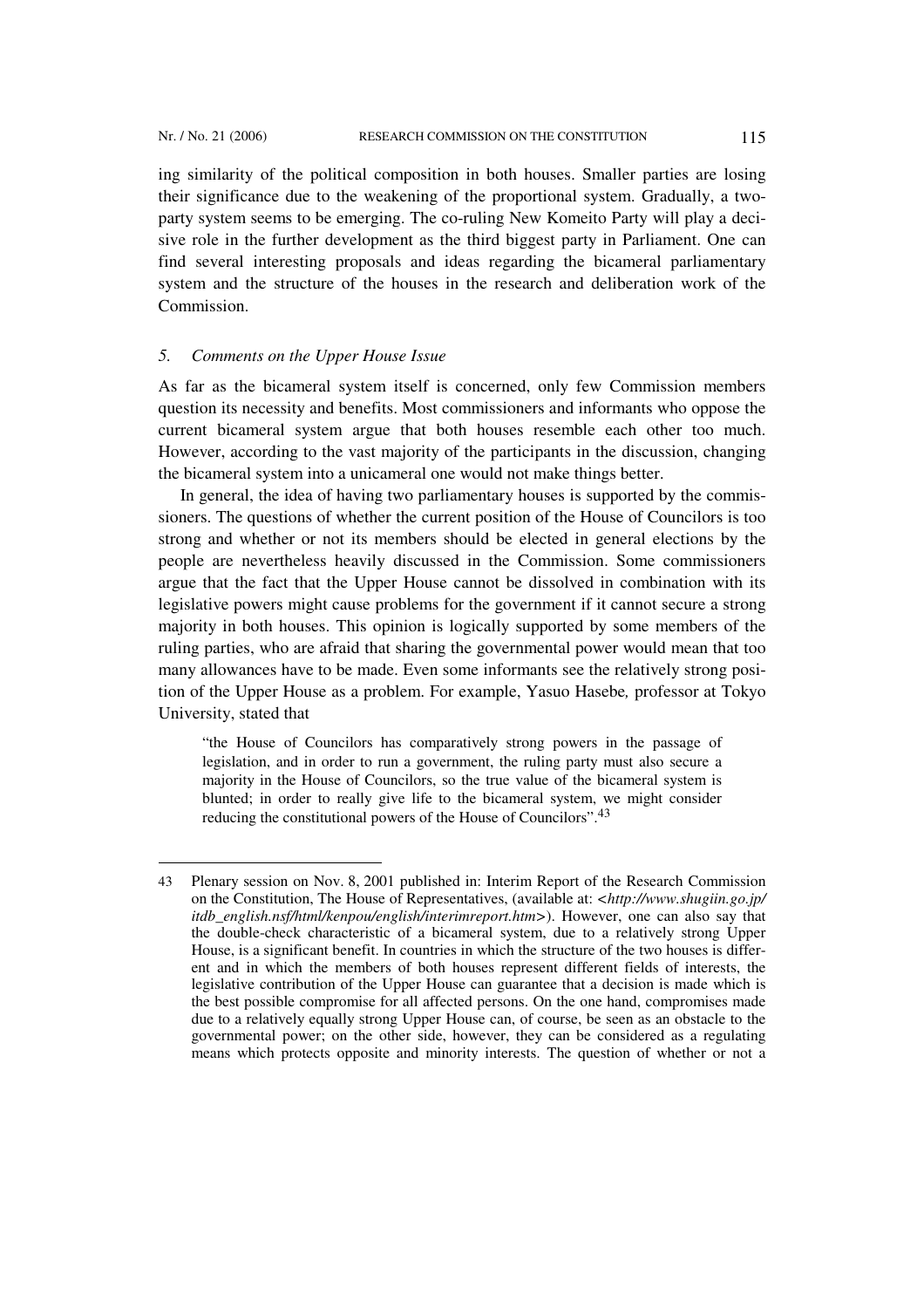He added that

"if [note: under a system with a weak Upper House] the House of Councilors should fulfill its function as the 'chamber of reason' ( $ri$  *no fu*),<sup>44</sup> then it must be secured as a place where the power of the political parties does not really reach ...: for that purpose, a certain number of members representing a diversity of backgrounds should be selected to join".45

On behalf of some informants, Makoto Ôishi, professor at Kyoto University, asked for a limitation of powers of the Upper House which should lead to the "sole right of the House of Representatives to designate the Prime Minister"46 or to "a change from the required two-thirds majority in the House of Representatives to a simple majority if the two houses do not agree on the passage of a bill."47

Others believe that the powers of the House of Councilors are important for a system of checks and balances. However, some commissioners see the current electoral system as an obstacle to the realization of this purpose. Hajime Funada (LDP), for example, argued that "it was anticipated that the bicameral system would function as a kind of double-check, but at present it is pretty hard to say that this function is working effectively."48

relatively strong Upper House "blunts the value of the bicameral system" depends on how one sees the Upper House. Shall it be a balancing power or not? Various continental European countries have comparatively strong Upper Houses and still appreciate such a bicameral system of checks and balances, although the decision-making process takes longer than in a unicameral system or in a system with a weak Upper House. Makoto Ôishi, for example, expressed that "… in many European countries it has become customary for governments to revise proposed legislation in order to incorporate the opinions of the Upper House. So there are certainly examples of bicameral systems [note: with a relatively strong balance of powers system] that are functioning quite well." (Subcommittee on the Fundamental and Organizational Role of Politics on Apr. 11<sup>th</sup>, 2002).

 $\overline{\phantom{a}}$ 

<sup>44</sup> Y. HASEBE, *Kenpô* [Constitution] (3rd ed., Tokyo 2004) 347.

<sup>45</sup> Plenary session on Nov. 8, 2001, published in: Interim Report of the Research Commission on the Constitution, The House of Representatives, (available at: *<http://www.shugiin.go.jp/ itdb\_english.nsf/html/kenpou/english/interimreport.htm>*). If you look at this comment from a constitutional standpoint, such a composition of the Upper House might be questionable due to Art. 43 (1) ("Both Houses shall consist of elected members, representative of all the people.") and Art. 44. ("The qualifications of members of both Houses and their electors shall be fixed by law. However, there shall be no discrimination because of race, creed, sex, social status, family origin, education, property or income.").

<sup>46</sup> Subcommittee on the Fundamental and Organizational Role of Politics on Apr. 11, 2002, published in: Interim Report of the Research Commission on the Constitution, The House of Representatives, (available at: *<http://www.shugiin.go.jp/itdb\_english.nsf/html/kenpou/ english/ interimreport.htm>*).

<sup>47</sup> Subcommittee on the Fundamental and Organizational Role of Politics on Apr. 11, 2002, published in: Interim Report of the Research Commission on the Constitution, The House of Representatives, (available at: *<http://www.shugiin.go.jp/itdb\_english.nsf/html/kenpou/ english/interimreport.htm>*).

<sup>48</sup> Plenary session on May 11, 2000, published in: Interim Report of the Research Commission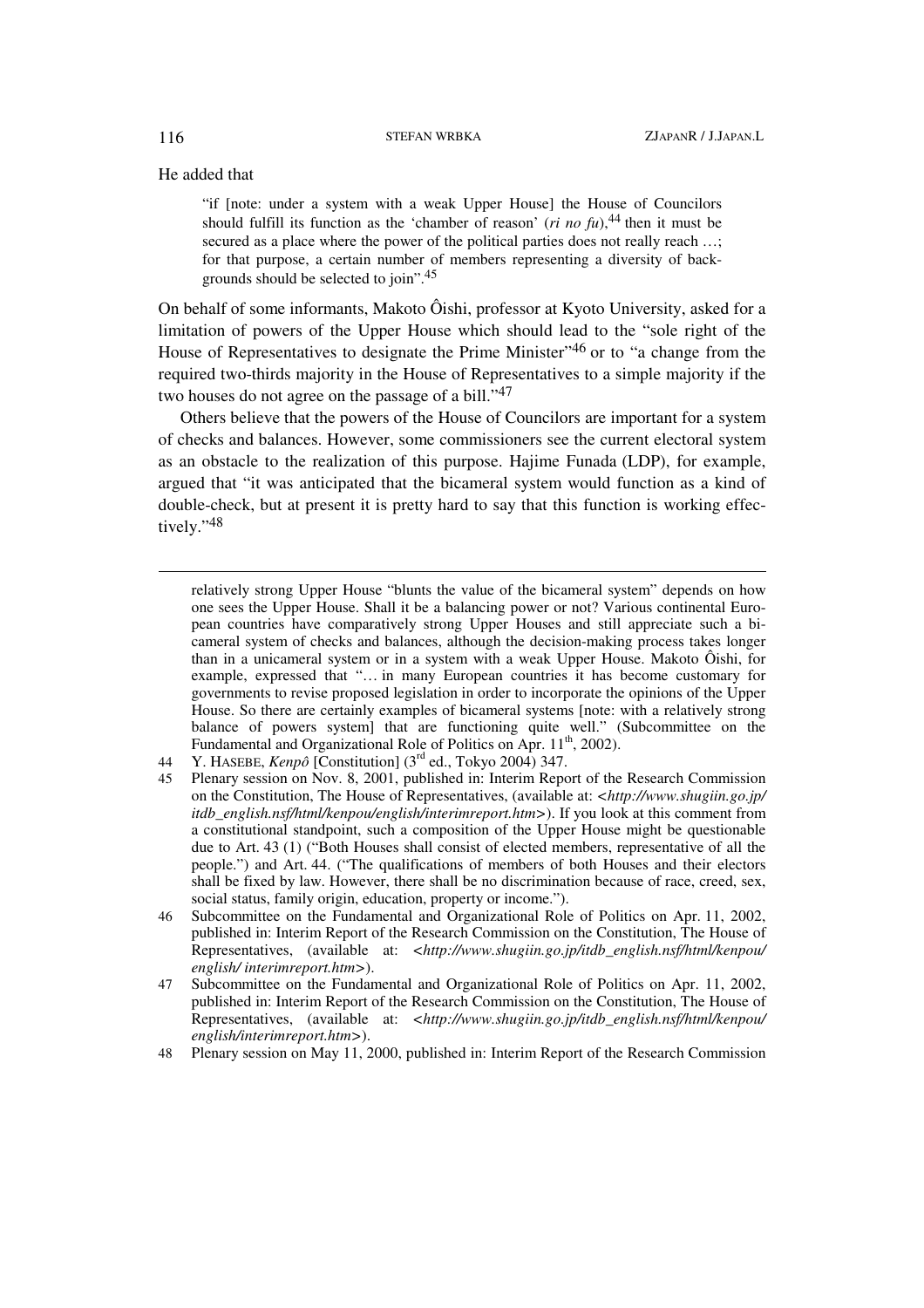l

A couple of commissioners and informants ask for a clearer division of roles between the two houses instead of retaining the status quo. According to them, the characteristics of both houses should be brought out by giving them more independent powers. Various proposals have been made by members of the Commission regarding more or less autonomous functions of the Upper House, including the introduction of "privileged review rights in the approval process of international agreements," "approval rights of various state personnel," "audit rights," or "deliberation rights weighted towards medium- and long-range topics in combination with an extension of the term of office."

The structure of the Upper House is a further point of interest in the Commission's research work. Although the vast majority of Commission members and informants favor elections for both houses, some think that the composition of the Upper House should totally differ from its counterpart, the House of Representatives. A minority opinion prefers a House of Councilors made up of experts from various professional fields. Others who are skeptical of an elected Upper House argue that a way must be found to guarantee its independence. It should be seen as a "critical think-tank, independent of the ideology of the ruling party" (Jirô Yamaguchi; informant),<sup>49</sup> as a house "composed of representatives who do not receive political party backing" (Kôsuke Itô*;* LDP),50 or as a "chamber of reason as a place where the power of the political parties does not really reach … with a certain number of members representing a diversity of backgrounds" (Yasuo Hasebe).51

The issue of the electoral system is obviously the key point in this context. Nearly all of the above-mentioned related issues were raised because of the similarity of the composition of both houses. As the electoral principles are regulated by the Constitution, major changes of the electoral system could interfere with the current Constitution. Taking a closer look at the ongoing debate, however, one can see that the major points of interest are the layouts of the electoral systems for both houses. This central topic is closely related to the Constitution itself.

The electoral reform can be said to be the bone of contention as it led to the mixed use of proportional representative elements and elements of majority vote in both houses. Commissioner Kansei Nakano (DPJ) got to the heart of the problem by saying

on the Constitution, The House of Representatives, (available at: *<http://www.shugiin.go.jp/ itdb\_english.nsf/html/kenpou/english/interimreport.htm>*)*.*

<sup>49</sup> Subcommittee on the Fundamental and Organizational Role of Politics on Mar. 14, 2002, published in: Interim Report of the Research Commission on the Constitution, The House of Representatives, (available at: *<http://www.shugiin.go.jp/itdb\_english.nsf/html/kenpou/ english/interimreport.htm>*).

<sup>50</sup> Subcommittee on Ideal Government and Organizations on Jul. 10, 2003, available at: *<http://www.shugiin.go.jp/itdb\_english.nsf/html/kenpou/english/20030710gof.htm>*.

<sup>51</sup> Plenary session on Nov. 8, 2001, published in: Interim Report of the Research Commission on the Constitution, The House of Representatives, (available at: *<http://www.shugiin.go.jp/ itdb\_english.nsf/html/kenpou/english/interimreport.htm>*)*.*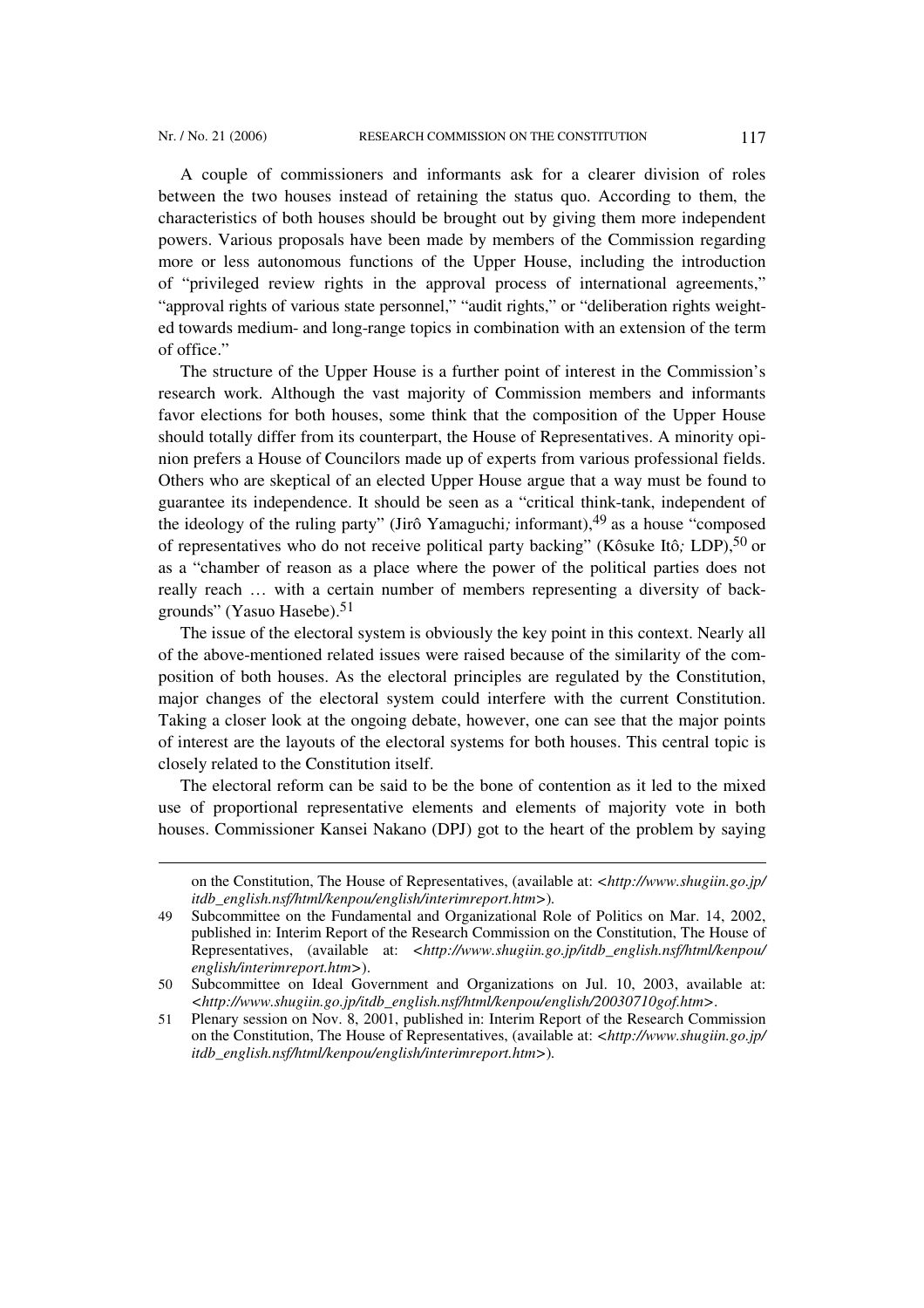that "at present the electoral systems for the two Houses are much too similar, which … undermines the significance of the bicameral system".52 Smaller parties especially criticize the single-seat constituencies used in the Lower House elections. They argue that such an "all or nothing" majority system could not reflect the will of the people in a fair way and would lead to a two-party system. Although several members demand a limitation of powers of the Upper House to solve the "twin houses' conflict," the majority favors two different voting systems for both houses. Commissioner Masayuki Fujishima (LP) put it this way:

"[B]oth houses reflect the will of the people and both have adopted similar electoral systems, so … we should not create a gap between their relative powers. We should consider what sort of electoral system might be appropriate from the standpoint of the House of Councilors serving as a moderating influence on the dynamism of the House of Representatives".53

A central matter of concern for the Research Commission on the Constitution is the wish for a stronger involvement of the people in the political process. One can find expressions such as "election law in a practical sense forms a part of constitutional law; we should discuss the ways in which both Houses can be made to more accurately reflect the will of the people" (Satoshi Shima; DPJ),<sup>54</sup> or "the issue at the very root of politics is how to achieve the closest possible connection with the citizens" (Tarô Nakayama; LDP).55 The deliberations of the Commission show that two important factors should be taken into account in the constitutional debate of the Upper House: one is the will of the people; the other is a different voting system for both houses. The combination of these two principles can be called the "ideal electoral system issue" which is debated in the Subcommittee on the Fundamental and Organizational Role of Politics.

<sup>52</sup> Subcommittee on the Fundamental and Organizational Role of Politics on Apr. 11, 2002, published in: Interim Report of the Research Commission on the Constitution, The House of Representatives, (available at: *<http://www.shugiin.go.jp/itdb\_english.nsf/html/kenpou/ english/ interimreport.htm>*).

<sup>53</sup> Subcommittee on the Fundamental and Organizational Role of Politics on Apr. 11, 2002, published in: Interim Report of the Research Commission on the Constitution, The House of Representatives, (available at: *<http://www.shugiin.go.jp/itdb\_english.nsf/html/kenpou/ english/interimreport.htm>*).

<sup>54</sup> Subcommittee on the Fundamental and Organizational Role of Politics on Apr. 11, 2002, published in: Interim Report of the Research Commission on the Constitution, The House of Representatives, (available at: *<http://www.shugiin.go.jp/itdb\_english.nsf/html/kenpou/ english/interimreport.htm>*).

<sup>55</sup> Subcommittee on the Fundamental and Organizational Role of Politics on Apr. 11, 2002, published in: Interim Report of the Research Commission on the Constitution, The House of Representatives, (available at: *<http://www.shugiin.go.jp/itdb\_english.nsf/html/kenpou/ english/interimreport.htm>*).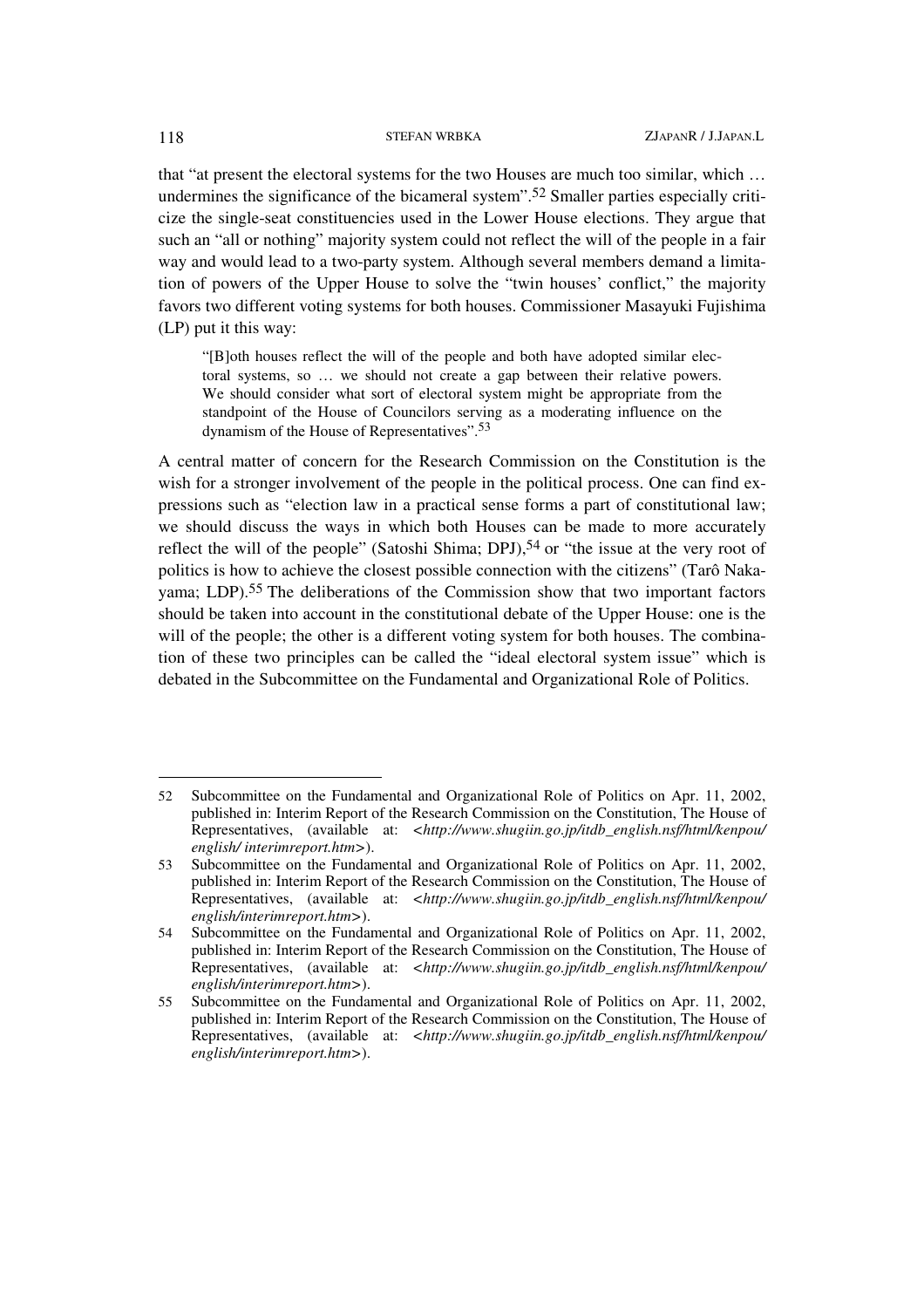# *6. An Alternative Proposed Solution for the Upper House Problem – The System of "Proportional Representation of Dual Interests"*

## *a. Introduction*

 $\overline{\phantom{a}}$ 

The Japanese Parliament faces the problem that a constitutional revision requires a twothirds majority in both houses. Under the current party system it is hard to imagine that a compromise can be reached.

However, at least the problems regarding the Upper House could be solved in a different way, namely by amending the Public Offices Election Law. This would be easier due to the requirement of "only" a simple majority. In theory, amending the election law would be easier, but the question still remains whether or not the main parties are open for a change. What cannot be denied is that the current parallel voting system does not serve the purpose of strengthening the bicameral system as it leads to twin houses with no distinctive differences.

Various proposals have been made within the Research Commission on the Constitution to improve the Japanese Diet system. In the following I would like to introduce an alternative approach which will take two important requests into account, namely a stronger reflection of the public will and a distinctive composition of each house due to a difference in backgrounds and interests.

Before going into details, I would like to discuss the question of how to reflect the will of the people in a proper way. Heavily discussed in this context are the benefits of proportional representation on the one hand, and of a majority-vote system based on single constituencies on the other hand.<sup>56</sup> As an example for a supporter of the latter, Kazuyuki Takahashi should be mentioned. In an article published in 1993 – one year before the implementation of the electoral reform of the House of Representatives and still under the unchanged rule of the LDP – he discusses the democratization of Parliament in comparison with the democratization of the Cabinet.57 He prefers a strong Cabinet and a majority-vote system based on single constituencies to a system of proportional representation and a relatively strong Diet.58 His arguments are based on the opinion that proportional representation would lead to a multiple party system where coalitions are necessary. This would make political compromises necessary which would not reflect the clear will of the people.

<sup>56</sup> E.g., K. TAKAHASHI, Contemporary Democracy in a Parliamentary System, in: P.R. Luney / K. Takahashi (eds.), Japanese Constitutional Law (Tokyo 1993) 87 *et seq*.

<sup>57</sup> For his thoughts on a strong Cabinet and the *kokumin naikaku* system, see, e.g., K. TAKA-HASHI, *Kokumin naikaku-sei no rinen to un'yô* [The Idea and Implementation of a People's Cabinet] (Tokyo 1994) 387 *et seq*.

<sup>58</sup> Influenced by the French voting system, Hasebe also thinks that "the adoption of a single constituency system should be considered." (Plenary session on Nov. 8, 2001, published in: Interim Report of the Research Commission on the Constitution, The House of Representatives, (available at: *<http://www.shugiin.go.jp/itdb\_english.nsf/html/kenpou/english/interim report.htm>*).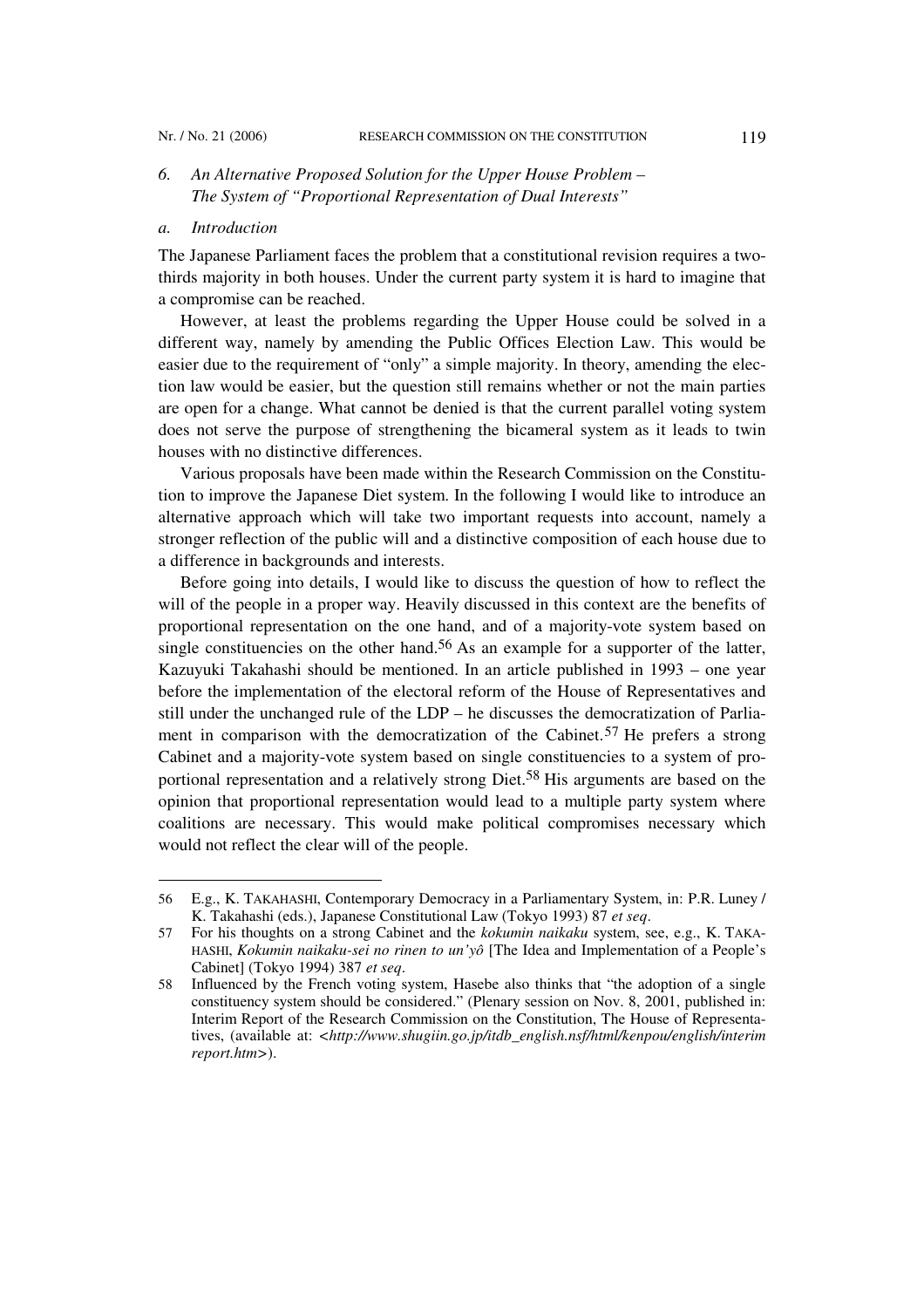He says that

"proportional representation is not necessarily the best system for assuring a loyal reflection of the popular will in politics. True, it enables subtle differences in opinion to be represented …. But if the people are expected to express at election time not an ideological or philosophical preference but a choice in favor of a realistic program, we should be aware that the proportional system will often fail to attain this end".<sup>59</sup>

According to Takahashi*,* by using a majority-vote system – especially based on single constituencies – "politics can be conducted according to the clearly expressed popular will about programs and those who will run them."<sup>60</sup> He says that a single-constituency system like the one used in the elections for the British House of Commons guarantees that the people can choose from clearly defined political programs. It can be assumed that the will of the majority would be reflected in the politics as strong independent parties arise and compromises among the parties would not be necessary. Compromises, according to Takahashi, are not compatible with the will of the people.

It is doubtful whether Takahashi's opinion meets the reality of politics and whether a majority-vote system based on single constituencies is really beneficial to the people. First, it should be said that his point of view is too idealistic regarding the reflection of the public will. It is true that parties use political concepts in their election campaigns. However, it cannot be denied that parties do not stick to their promises a hundred percent when elections are over. It is therefore risky to say that "politics are conducted according to the clearly expressed popular will" and that "ideological preferences should not be expressed in elections." Nobody can absolutely determine every single part of a political concept by voting for a party. In reality, not a fixed political program but rather a political ideology or a political way is chosen. This is one of the key points in a representative democracy. Besides, taking the wish for the best possible political involvement of the people into account, one can say that a single-constituency system leads to a system of choosing between black and white. The political scene would very likely be transformed into a two-party system without a distinct system of checks and balances among the parties or within Parliament. In an extreme case, the – in comparison with systems of proportional representation – high dead vote rate of a singleconstituency system<sup>61</sup> can cause the problem of totally neglecting the public will of a

<sup>59</sup> TAKAHASHI, *supra* note 56, 96.

<sup>60</sup> TAKAHASHI, *supra* note 56, 96.

<sup>61</sup> In 1993, in the last election for the House of Representatives under the old electoral system, the total amount of dead votes was approximately 15 million. In 1996, the total number of dead votes in the first election for the House of Representatives exploded to 30 million, twice as much as under the old system. It cannot be denied that this was due to the newly introduced (partly) single-constituency system; see, e.g., M. USAKI, *Kenpô rinen wo ikasu sansei-ken no jûjitsu koso makoto no kadai* [Strengthening the Right to Vote as Expression of the Fundamental Constitutional Concepts Is the Core Issue], in: Zen'ei 721 (2000) 85.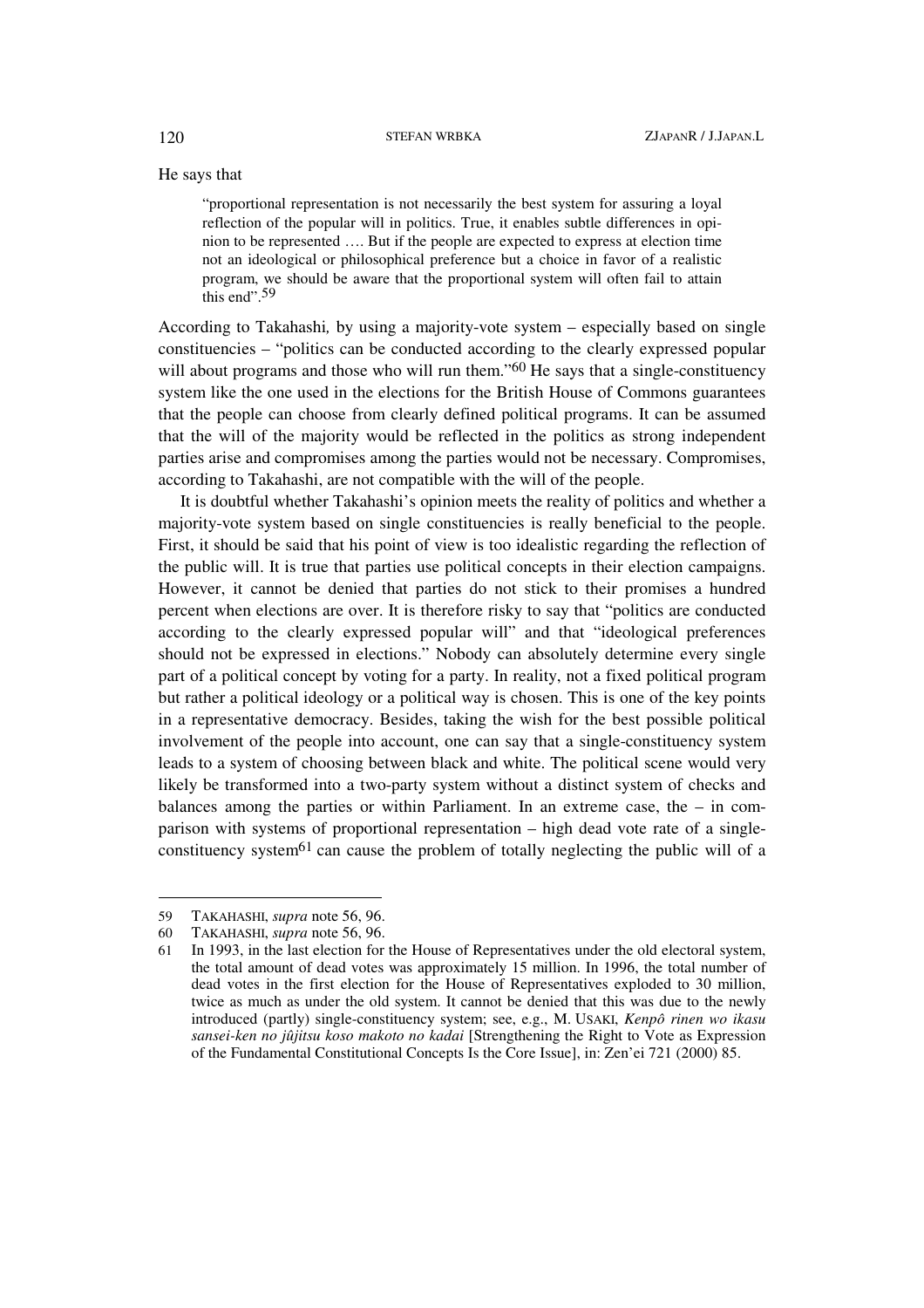strong minority. This would not be in the interest of a deeper political involvement of the people. Although democracy is characterized by majority decisions, compromises should not be considered negative. On the contrary, compromises guarantee the best possible and broadest support of various groups of interests. Thus, the risk of creating a political scene of controversy can be avoided and a form of consensual dialogue can be established, strengthening the public trust in politics.

One further point which Takahashi mentions in his article is the problem of selecting the prime minister. Irritated by the phenomenon of having various strong political groups ("factions") within the LDP, Takahashi asks for a drastic electoral reform which would lead to a strong single-constituency system. He says that "the current system is not conducive to the clear expression of popular will in the selection of … a prime minister, and … the single-member constituency system and the proportional representation system are better suited to producing a program-based election,"62 but adds that "proportional representation cannot be adapted easily to the parliamentary system,"<sup>63</sup> and thus gives the preference to the single-constituency system.

It is obvious that the political tug-of-war among the LDP factions has shifted the political decision from public elections to a decision process within the LDP which has put the selection of the prime minister out of reach for the voters. This concern is understandable. A single-constituency system, however, cannot be a solution. People would have to choose a person in an electoral district, not a "political system" or a "political program" as Takahashi believes. This would not mean that the people's influence in the determination of the prime minister would increase. Besides, this would only lead to a stronger personal debate within the parties, as a clear two-party system is most likely to emerge. Political decision-making would still be carried out by the factions. In a wellbalanced<sup>64</sup> pure proportional representative system, on the other hand, parties would be forced to present a party program and leave factional "clashes" aside, otherwise the voters could easily choose an alternative by voting for a different party with a betterdefined political line. It is an illusion to believe that a single-constituency system could bring positive changes to the problem of neglecting the popular will.

Coming back to the electoral system, I would like to introduce an alternative voting system for both houses respecting the constitutional framework of Art. 42 ("The Diet shall consist of two Houses, namely the House of Representatives and the House of Councilors.") and Art. 43 ("Both Houses shall consist of elected members, representative of all the people.").

<sup>62</sup> TAKAHASHI, *supra* note 56, 104.

<sup>63</sup> TAKAHASHI, *supra* note 56, 105.

<sup>64</sup> See details about the "barring clause" in chapter II.6.b.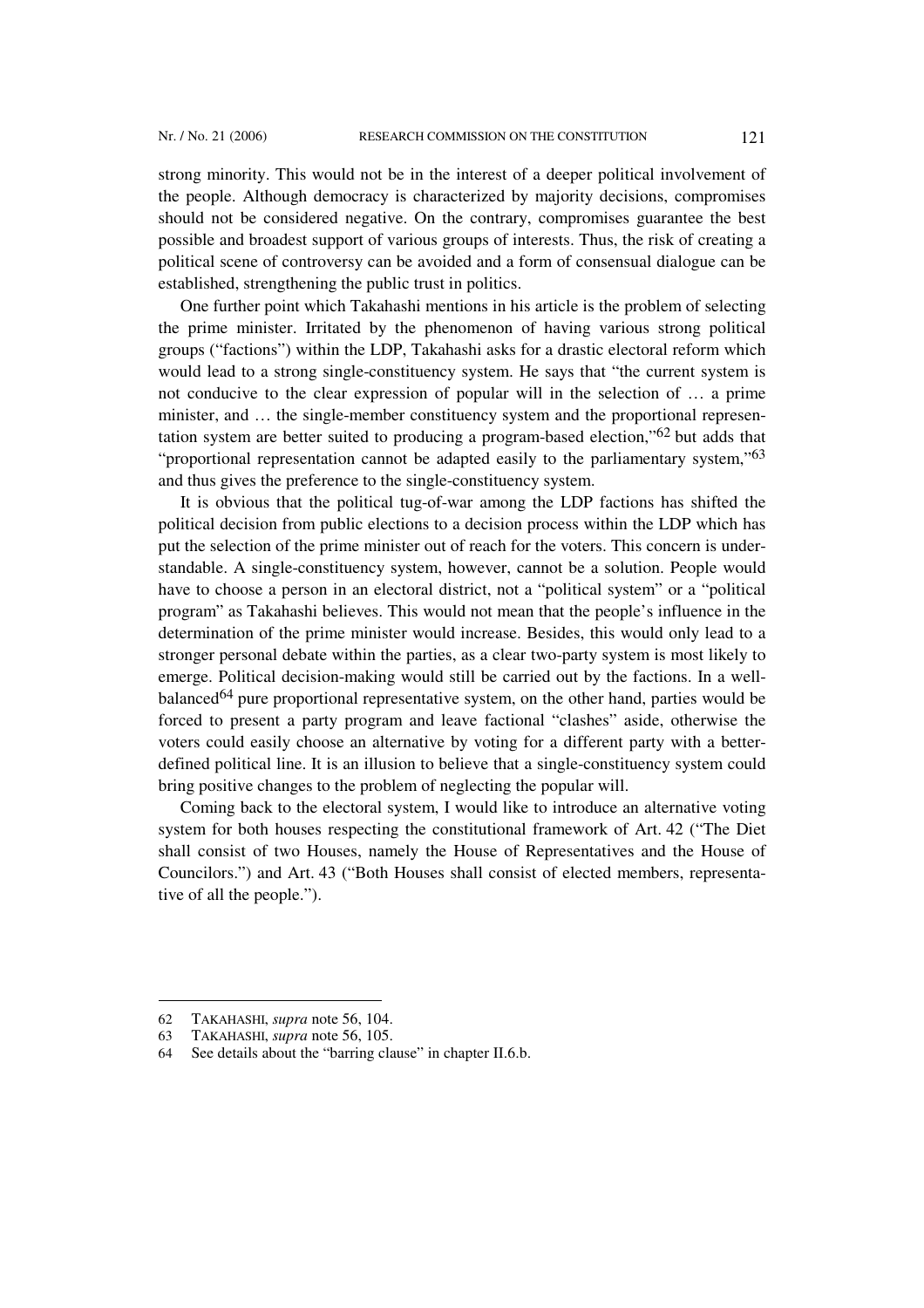### *b. The Voting System for the House of Representatives*

The current electoral system is a mixture of two systems: a strong majority-vote system and a weaker system of proportional representation. In combination, this leads to a unique voting system. Although the electoral system for the House of Representatives is not a bad system, it is clearly beneficial to the bigger parties due to the strong influence of the single constituencies with their majority-vote system. However, in order to accomplish the goal of reflecting the public will in the parliamentary composition, a stronger emphasis on proportional representation should be worth considering. As the members of the Diet should be representatives of the people, the allotment of seats in the Lower House should be proportional to the electoral outcome. Therefore, the elections to the House of Representatives should be based on a system of pure proportional representation. The easiest and fairest way would be to introduce one national voting district in which the voters can choose between nationwide parties. In order to avoid a too large number of parties in the Lower House, a barring clause would be necessary. Three or four percent should be adequate. People would benefit from a wide range of political programs to choose from. Parties would have to keep the interests of the people in mind in order to stay in power. As it is very difficult for a single party to get an absolute majority in an election, the strengthening of coalition governments would be the consequence.

The distinctive characteristic of this system would be the existence of only one nationwide voting district. The parties would publish a list of candidates with an exact ranking of candidates. However, the voters would have the chance to voluntarily submit personal preference votes by adding the name of a certain candidate to the party they choose. If, for example, party A gets 70 seats, the candidates ranked from 1 to 70 on the nationwide party A list will usually each obtain a seat. An exception is the case in which a candidate who would not get a seat according to the party's ranking can collect enough preference votes to climb the ranking and win a seat. A required minimum amount of preference votes would strengthen the official candidate lists to some extent. If, in the above-mentioned example, only less than 70 candidates of the same party can exceed the required minimum of preference votes, the remaining seats will be allotted according to the candidate list. We can say that the parties can set the frame, yet the voters have the last word. By making use of the right to submit preference votes, the people can directly be involved in the composition process of the Lower House.

The size of the current House of Representatives is basically fine. However, it might be helpful to change the total amount of seats to an uneven number in order to avoid a possible stalemate between parties or groups of parties.

The biggest obstacle to a change of the electoral system for the House of Representatives to a system of pure proportional representation is the current political situation itself. The LDP is strongly in favor of a single-constituency system, as this is beneficial to bigger parties. The second major party, the DPJ, does not seem to have a clear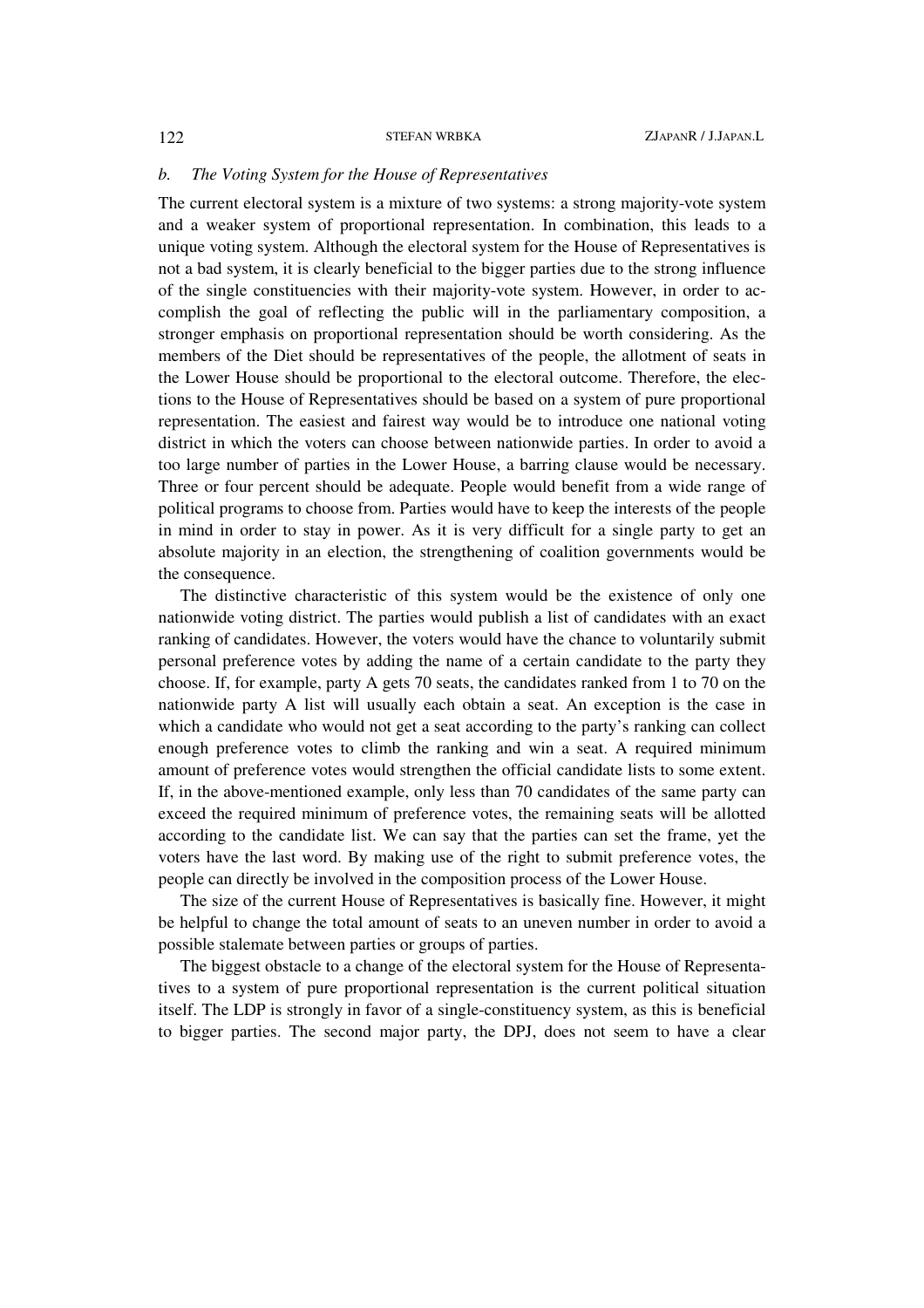l

opinion toward either one of the systems. Some politicians within the DPJ prefer a single-constituency system for the same reasons as the LDP. Other DPJ members, however, are reluctant to strengthen the majority voting system and support proportional representative ideas. The current trend toward a two-party system diminishes the chances of introducing a pure proportional representative electoral system drastically. Right now one has to say that the political reality of trying to secure one's own political power by all possible means would rather lead to a stronger majority voting system than to a shift toward a system which expresses the public will in a proportional way.65

## *c. Local Autonomy and Prefectural Assemblies*

The idea of local autonomy plays a distinctive role in the voting system of "proportional representation of dual interests." Before talking about its impact on the electoral system for the Upper House, let us first take a quick glance at the principle of local autonomy.

The principle of autonomy of "local public entities" says that the public affairs of local communities are managed independently by those local entities themselves and is guaranteed by the Constitution in its eighth chapter (Local Self-Government). In 1947 the Local Autonomy Law (LAL)<sup>66</sup> was adopted, which is the core law regarding local autonomy. This law, which was originally characterized by a "superior" (centralist government and national Diet)-"subordinate" (local entities) relationship, 67 was amended in 1999 by the Law Concerning the Provisions of Related Laws for the Promotion of Decentralization of Power (Comprehensive Decentralization Law), 68 giving more independent powers to the local entities and leading to a fairer power balance.69 Although the powers of the local entities were strengthened by the amendment (e.g., abolishment of the former practice of centrally appointed governors), the decentralization process is still not considered sufficient,  $70$  or at least as something which should be further discussed. Several members ask for a further strengthening of local communities and a decrease of centralist power. In this context, the introduction

<sup>65</sup> The resistance of the LDP is obvious. The DPJ, too, cannot be expected to agree to a change, as this party is still growing under the current voting system.

<sup>66</sup> *Chihô jichi-hô*, Law No. 67/1947, as amended by Law No. 123/2005; Engl. transl.: *<http://nippon.zaidan.info/seikabutsu/1999/00168/mokuji.htm>*.

<sup>67</sup> See, e.g., K. STEINER, Local Government in Japan (Stanford 1965) 300 *et seq*.

<sup>68</sup> *Chihô bunken no suishin wo hakaru tame no kankei hôritsu no seibi tô ni kansuru hôritsu (Chihô bunken ikkatsu-hô)*, Law No. 87/1999.

<sup>69</sup> For details, see, e.g., S. KISA, Grundlegende Reform des örtlichen Selbstverwaltungsrechts in Japan, in: R. Pitschas / S. Kisa (ed.), Internationalisierung von Staat und Verfassung im Spiegel des deutschen und japanischen Staats- und Verwaltungsrechts (Berlin 2002) 265 *et seq*.

<sup>70</sup> E.g., T. TSUJIYAMA, *Jichi kihon jôrei no kôsô* [The Conception of the Fundamental Provisions on Self-Government], in: K. Matsushita / M. Nishio / M. Shindô (eds.), *Jichi-tai no kôsô 4 – kikô* [The Conception of Self-Governing Bodies 4 – Organization] (Tokyo 2002) 6.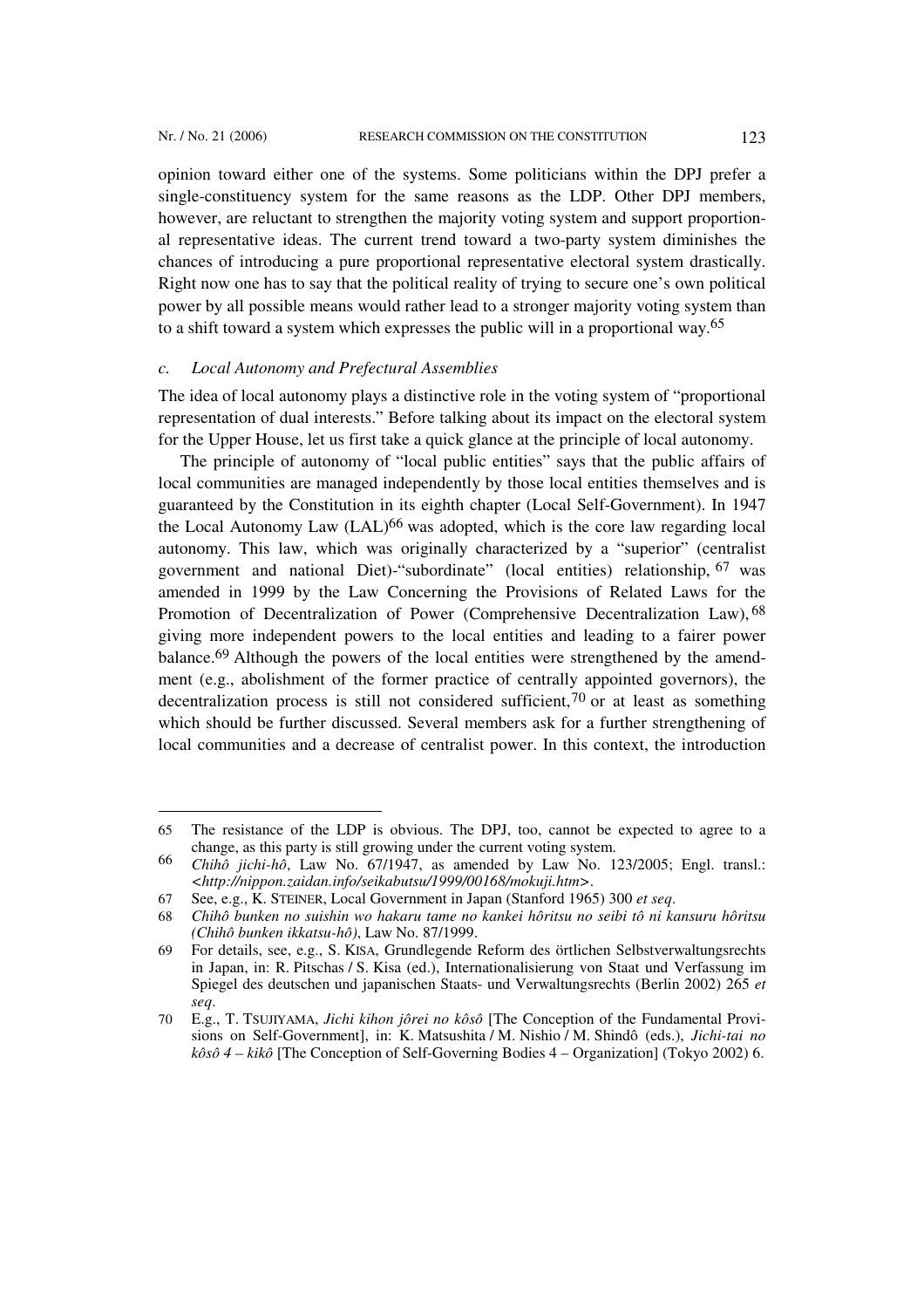of a new regional administrative system (*dôshû-sei*) 71 which would divide Japan into several region-wide administrative units with relatively strong local power is discussed in the Commission, especially in the Subcommittees on Local Autonomy and on the Ideal Government and Organizations.72

Currently the biggest – and in this context most important – local entities are the 47 prefectures73 (*to-dô-fu-ken* system74). According to Art. 94 JC, "local public entities shall have the right to manage their property, affairs and administration and to enact their own regulations within the law." On the prefectural level, the legislative branch is exercised by the unicameral prefectural assemblies75 (Arts. 89 *et seq.* LAL) which determine budgets, enact local legislation ("by-laws"76), and make decisions on prefectural policies.<sup>77</sup>

The tenure of the prefectural assemblies is four years; the members of the assemblies are elected by direct popular vote based on a majority-vote system. Details about the

<sup>71</sup> For details, see, e.g., *<www.doshusei.com> or <www.dohshusei.org>.*

<sup>72</sup> E.g., Seiken Sugiura (LDP; Chairman of the Subcommittee on the Ideal Government and Organizations): "In order to further improve the local autonomy that is guaranteed as a system in the Constitution, we must go forward with the decentralization reforms that are already under way. The possibility of adopting larger regional units of local government, including the possibility of introducing a *dôshû*-system, should be studied from that viewpoint." (Plenary session on Feb. 27, 2003, available at: *<http://www.shugiin.go.jp/ itdb* english.nsf/html/kenpou/english/20030227f.htm>) He explained the basic ideas as a "system which would integrate the prefectures into a small number of states or provinces." (Plenary session on Dec. 12, 2002, available at: *<http://www.shugiin.go.jp/itdb\_english.nsf/ html/kenpou/english/20021212f.htm>*).

<sup>73</sup> The total number of prefectures has remained unchanged since the system was adopted during the Meiji Period. Prefectural areas are based on the local administrative units instituted under ancient statutes during the eighth century, as well as the relationships that existed between the Shogunate government and each area's local clan during the Edo Period. As a result, the areas are well established in the minds of the Japanese people.

<sup>74</sup> *To-dô-fu-ken* refers to the Japanese termination in which *ken* generally means prefectures, but in which the terms *to* (for Tokyo prefecture), *dô* (for *Hokkaidô* prefecture), and *fu* (for Kyoto and Osaka prefectures) are also used.

<sup>75</sup> *Kengi-kai* 

<sup>76</sup> By-laws are in some cases also called ordinances.

Art. 14 (1) LAL: "Each ordinary local public body shall have the power to enact a by-law on any subject contemplated in paragraph 2 of Article 2, insofar as not in conflict with [nationwide] law."

Art. 14 (2) LAL: "Each ordinary local public body shall be able to impose duties or restrict rights only by by-law, unless otherwise prescribed by law."

<sup>77</sup> Besides the prefectural assemblies we can find municipal assemblies within each prefecture dealing with more local issues. The executive branch implements the policies decided by the legislature. It includes governors (on the prefectural level), mayors (on the municipal level), and their executive committees. Governors and mayors are directly elected by the people. The Japanese local government generally functions on the principle of separation of powers and internal checks and balances to ensure democratic local administration.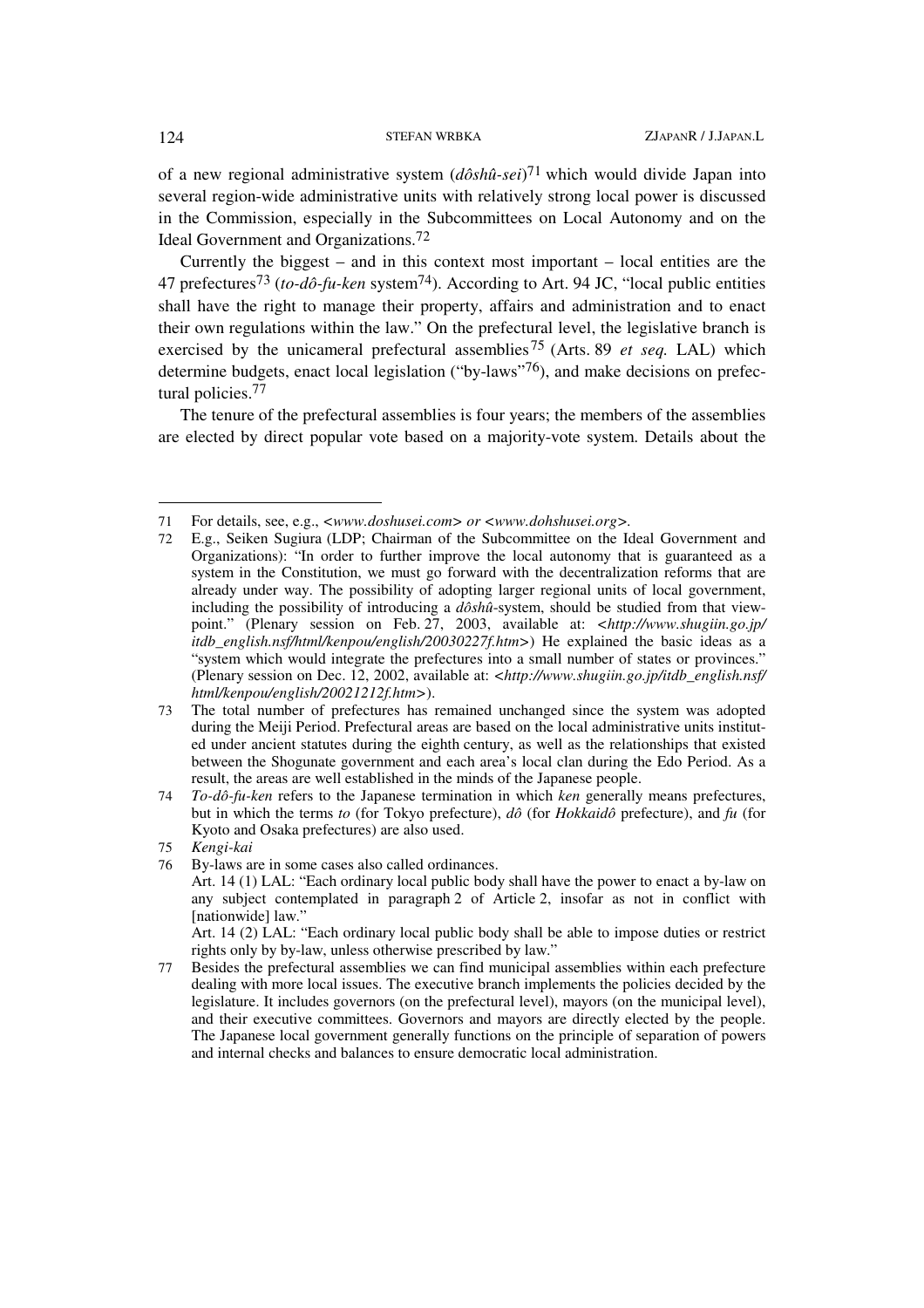l

voting system for the prefectural assemblies can be found in the Local Autonomy Law (Arts. 17 *et seq.* LAL) and the Public Offices Election Law.78

### *d. The Voting System for the House of Councilors*

Although the proposed new Upper House voting system is based on proportional representation as well, it will lead to the consideration of different interests. The new electoral system for the House of Representatives might lead to a predominance of centralist interests. In order to strengthen the local level and take local interests into account, a prefecture-based system should be introduced.79 Such a system would be the right balance to the quite centralist Lower House voting system. As the Upper House would represent local interests, it can be seen as a link between nationwide politics and the local population. It can be thought of as two such systems, a direct and an indirect, both with certain advantages and disadvantages. In both cases, the voting districts should be identical with the prefectures in order to clearly define the background of the Upper House.

As far as the proposal for a direct system is concerned, the prefectural party branches should create candidate lists. As in the Lower House elections, the voters can choose a party and submit a preference vote for a single candidate from the same party.

In the indirect system, every prefecture should get a fixed number of seats which are allotted to the parties represented in the prefectural assembly in proportion to their strengths. The decisive factor for determining how many seats a prefecture will get should be the total population of the prefecture. The higher the population is, the more seats a prefecture should receive. If, for example, every prefecture gets two basic seats plus one seat for every 500,000 people, the total amount of Upper House seats would be around 325, with a minimum of three seats per prefecture (*Tottori-ken*) and a maximum of 26 (*Tôkyô-to*). The allotment of seats within each prefecture could be based on the d'Hondt method currently used for the 11 nationwide electoral districts in elections for

<sup>78</sup> However, in addition to these two laws there is also a by-law called C*hihô kôkyô dantai no gikai no gi'in oyobi chô no senkyo kijitsu-tô no rinji tokurei ni kan suru hôritsu* (Law for Special Exceptions Concerning the Election Day of Elections of Members of Local Autonomous Bodies; Law No. 150/2002). This is closely related to the phenomenon called *tôitsu chihô senkyo* (unified local elections). In order to have many local elections on the same day, the election dates for elections of the local bodies are unified. For the wording of the latest Law for Special Exceptions Concerning the Election Day of Elections of Members of Local Autonomous Bodies, see, e.g., *<http://law.e-gov.go.jp/htmldata/H14/H14HO150. html>.* For further explanations on the unified local election custom, see, e.g., *<http:// www.nhk.or.jp/nagano/eve/hatena/030310.html>*.

<sup>79</sup> Strengthening the local interests in the Diet has been discussed in the Commission on some occasions – see, e.g., Kinzo Inokawa (informant): "Another possibility for the Upper House is that it could be replaced by a new second chamber composed of representatives of each of the '*dô-shû'*." (First open hearing at the Research Commission on the Constitution on May 12, 2004, available at: *<http://www.shugiin.go.jp/itdb\_english.nsf/html/kenpou/english/ 20040512f.htm>*).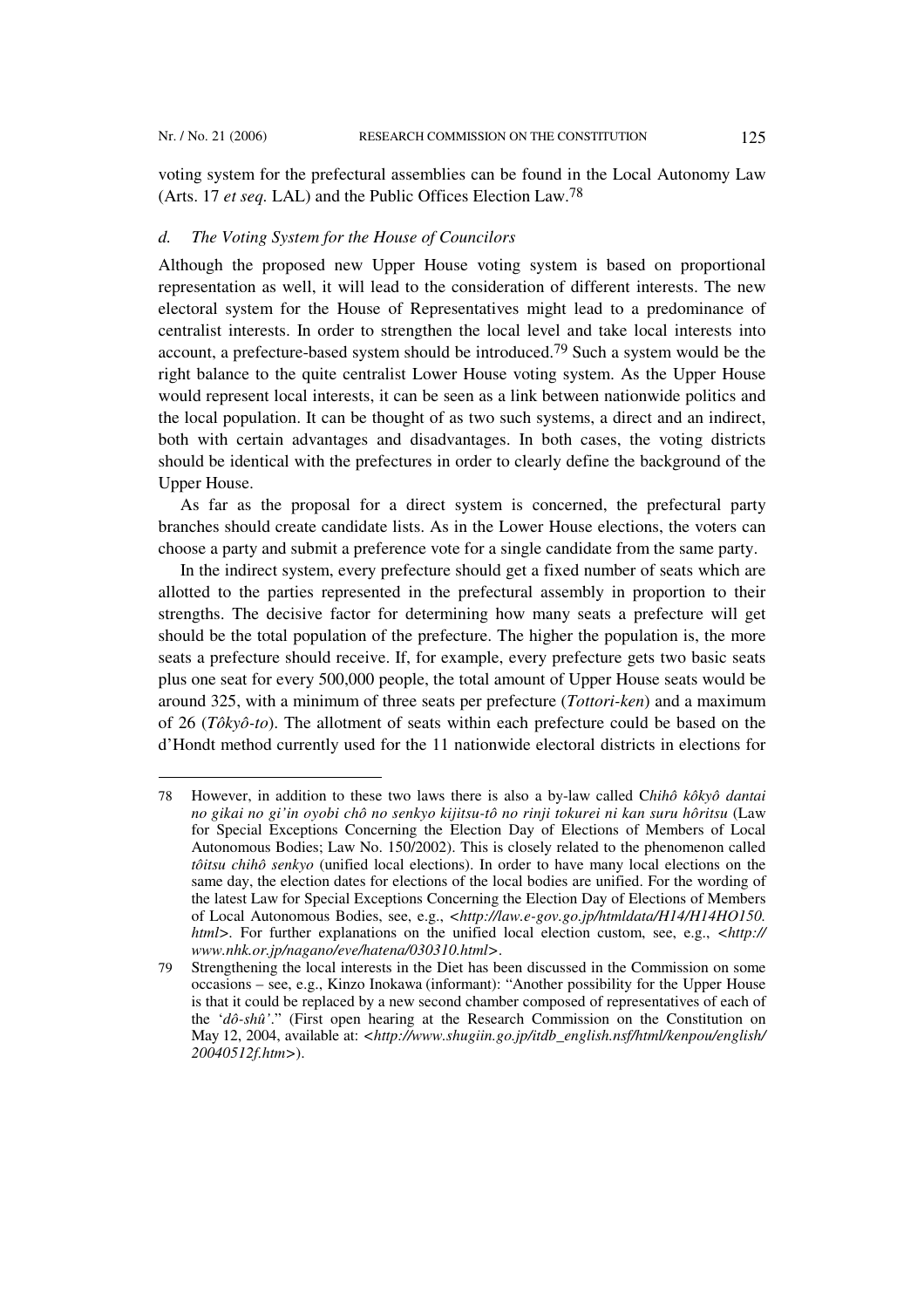the House of Representatives. In order to prevent the Upper House from disintegrating into too many parties,  $80$  a nationwide barring clause should be introduced. This barring clause can be as low as one percent because its main purpose is to avoid single prefectural parties. However, parties which run only for a single prefectural election or in few prefectural elections should have the chance to cooperate with parties in other prefectures, running for the Upper House elections as a parliamentary joint group. The indirect elections should take place separately for each prefecture whenever a prefectural assembly election is held. This has the advantage that the composition of the Upper House is able to reflect the most current political will of the people.

The current electoral system for the prefectural assemblies<sup>81</sup> would interfere with the system of indirect proportional representation because the majority-vote system used for the prefectural elections distorts the electoral proportions expressed by the people. Therefore, if the indirect system were used, the electoral system for the prefectural assemblies should be changed into a proportional system, too. This can be seen as a disadvantage of the indirect system. Using the above-mentioned direct system, the voting system for the local elections for the prefectural assemblies could be left unchanged. However, this could lead to a proportional discrepancy between the composition of the House of Councilors and the composition of the various prefectural assemblies, both being an expression of local interests. Depending on whether one prefers a thorough reform or not, the indirect or the direct system should be introduced. Both have the positive effect of integrating local interests to a larger extent into the centralist law-making process.82

<sup>80</sup> In most of the prefectures one can find small parties which run only for single prefectural elections and thus only have seats in one single prefectural government.

<sup>81</sup> See chapter II.6.c.

<sup>82</sup> In both cases, in the direct system as well as in the indirect system, questions might occur with regard to Art. 43 JC which says that "both Houses shall consist of elected members, representative of all the people." Some understand the term "representative of all the people" in a way which is incompatible with the introduced prefectural representative system; see, e.g., HASEBE, *supra* note 44, 347. It is argued that the intention of Art. 43 does not allow for representing the interests of only a local entity. According to this view, members of both houses have to represent the interests of all people throughout the nation. This opinion is more than doubtful. "Representing all the people" does not mean that every single member of the Parliament has to represent every single citizen or the nation as a whole. It is rather required that the parliamentary members in total are representatives of "all the people" and that no citizen should be excluded from being represented. One should be careful not to mix the introduced system with a system used, for example, in the House of Peers under the Meiji Constitution. The difference is that in the prefectural system, all people are represented, whereas in a House of Peers only some classes – or if one takes a house made up by experts, only some professions – are represented. As all prefectures – and through the prefectures all citizens and thus the whole nation – would be represented in the Upper House according to the voting system of "proportional representation of dual interests," Art. 43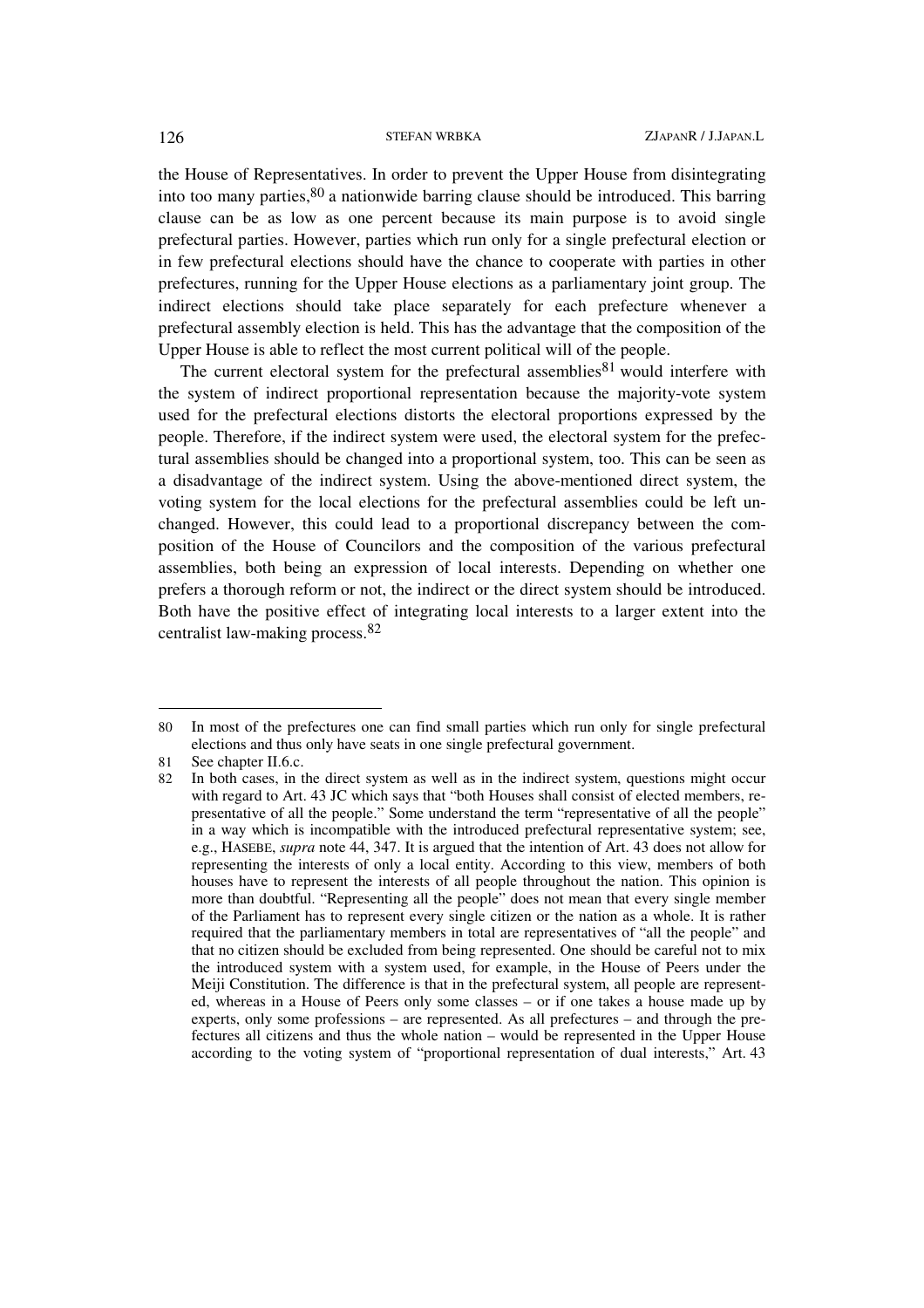$\overline{\phantom{a}}$ 

### III. CLOSING REMARKS

On January 20, 2005, the Research Commission on the Constitution celebrated the fiveyear anniversary of its inauguration. Three months later, on April 15, 2005, the Commission presented its Five-Year Report.83 Although the initial plan was to complete the research after a period of five years and present a final report, the term "final" was avoided. One might ask why this way was chosen and what will happen to the Commission in the future, especially if one takes into account that the schedule for upcoming events is kept blank on the homepage of the Research Commission on the Constitution. Officially, the Commission has not ended its research work yet. Although it seems that the deliberations have come to an end, it is not clear whether or not the purpose of the Commission will be changed into a preparatory function regarding a possible constitutional reform, something which is supported by the "reformists." Only the JCP and the SDP totally oppose plans for constitutional revision.

Anyway, seeing the opposite interests and arguments of the political parties, it is doubtful that a revisionist compromise can be made in the near future. In other words, a ("final") report can be more or less easily written even if no agreement on the central issues can be made. A constitutional revision, on the other hand, is much more difficult

would not be infringed. The sovereignty of the people and the nation would not be offended. Ôishi, for example, says: "… for the House of Councilors perhaps a system of three representatives from each of the prefectures [should be considered]." (Subcommittee on the Fundamental and Organizational Role of Politics on Apr. 11, 2002, published in: Interim Report of the Research Commission on the Constitution, The House of Representatives, available at: *<http://www.shugiin.go.jp/itdb\_english.nsf/html/kenpou/english/interimreport. htm>*). The "meeting of experts to think about the future of the Upper House" (*Sangi-in no shôrai-zô wo kangaeru yûshiki-sha kondan-kai*) asks for the strengthening of local interests by changing the Upper House into a house made up of prefectural representatives; see SANGI-IN KENPÔ CHÔSA-KAI JIMU-KYOKU [Office of the Upper House Research Commission on the Constitution], *Kenpô-ten to kenpô fuzoku-hô ni kansuru shuyô-koku no seido* [The Systems of Major Countries Regarding the Constitution and Related Laws] in: Sanken shiryô 25 (2004) 21. The Supreme Court, too, does not question the constitutionality of prefectural members"; e.g., Supreme Court in a concurring opinion on Jan. 14, 2004 (Minshû 58, 1; Engl. transl.: *<http://courtdomino2.courts.go.jp/promjudg.nsf/766e4f1d 46701bec49256b8700435d2e/cf9b069ecbe5198849256ed30023c06c?OpenDocument>*):

<sup>&</sup>quot;… The mechanism of the House of Councilors election system was designed to divide the House of Councilors members into nationally elected members … and locally elected members …, and to provide the latter members with the significance or function of collectively reflecting the intentions of the residents of each prefecture, in light of the fact that a prefecture can be defined as a unit with historical, political, economic, and social significance and substance as well as being a political entity. … The mechanism of the House of Councilors election system set forth in the Public Offices Election Law cannot be said to be unreasonable as a method of representing the interests and opinions of people or groups of people fairly and effectively in the Diet …".

<sup>83</sup> The Five-Year Report (*Shûgi-in kenpô chôsa-kai hôkoku-sho*) can be found at *<http://www. shugiin.go.jp/itdb\_kenpou.nsf/html/kenpou/houkoku.htm>.* Currently, there is only a Japanese version.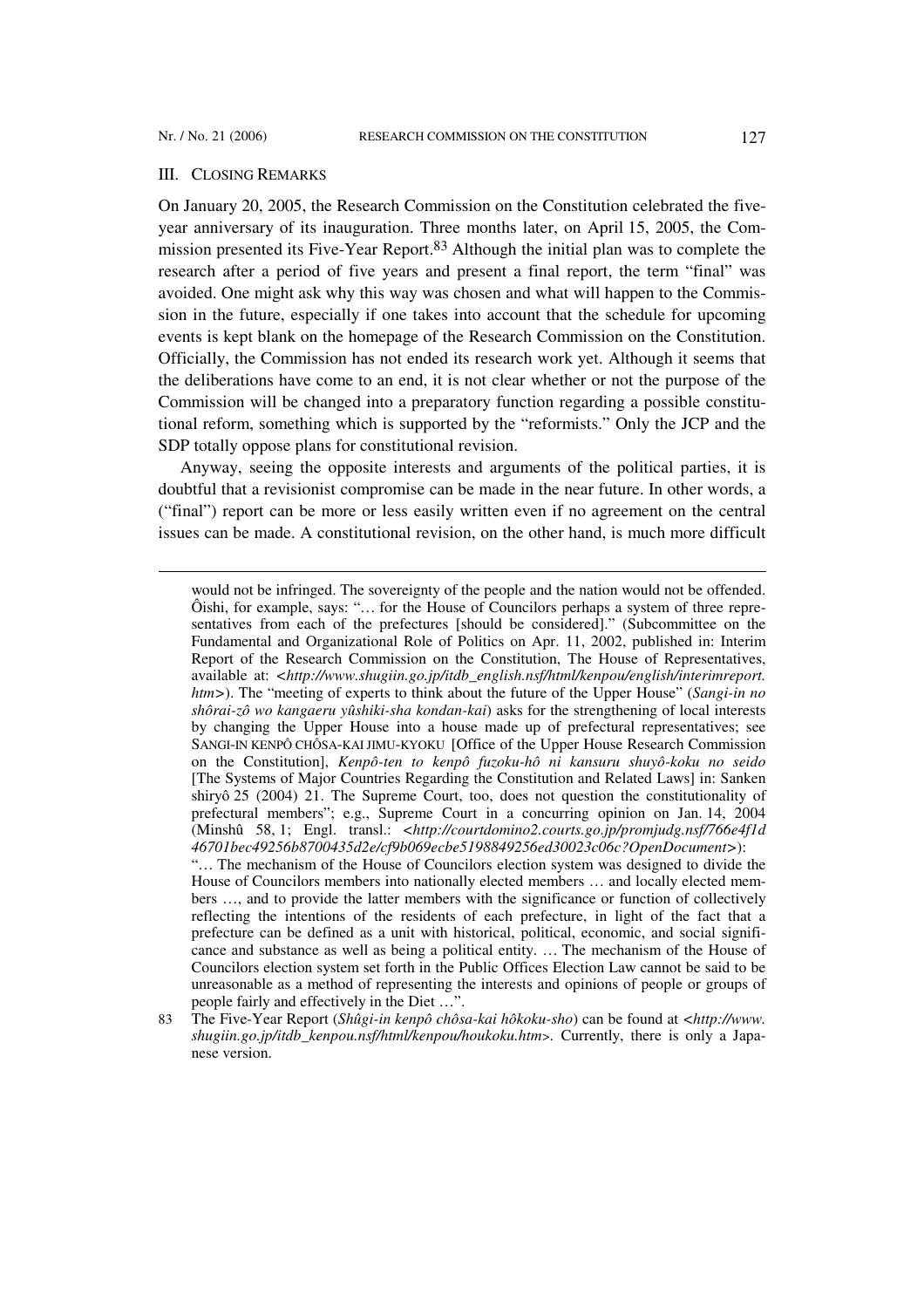to be carried out as a two-thirds majority in both houses would be necessary (Art. 96 [1] JC). This means that – in the current Diet – the two leading parties, the LDP and the DPJ, would have to agree on a constitutional revision. Without the support of both of them, a two-thirds majority is not possible. Taking their partly opposite views into account, it is hard to imagine that they will come to a positive agreement.

Art. 96 (1) JC is the final but not the only obstacle to constitutional revision. Questions can be raised about the necessity of a revision. Some argue that the Japanese Constitution is too vague  $84$  in its wording or that it has too few provisions. It cannot be denied that the wording of the Constitution is in some cases too idealistic, too vague. But this should not be seen as having only negative effects. It is obvious that no constitution – however clear the wording might be – can comprise all possible scenarios. This is truly impossible. A constitution whose wording leaves quite some room for interpretation has the advantage that numerous cases can be subsumed under its provisions. It is the job of the courts to interpret the law and make decisions. Of course, as an objection to a vague constitution it can be argued that a more clearly expressed constitution would have the advantage of having legal certainty and thus could lead to a better predictability of legal decisions. The central question is to what extent a constitution, which has strict requirements for an amendment, should contain clear yet inflexible provisions.85 This cannot be answered in this paper. However, it will be of significant importance for the future of the Japanese Constitution. The only thing that I would like to emphasize in this context is that in my opinion it is more practicable not to regulate too many matters in a constitution, but instead by the means of laws of nonconstitutional rank, as by doing so it is easier to react to changed situations. A constitution should contain the fundamental provisions regarding the law, the legal system, legal principles, and human rights, in order to offer a strong reliable basis. Matters which are closely related to easily changing conditions, however, should be regulated more flexibly.

The election law is a good example of a legal area which is important yet should be flexible. The Japanese Public Offices Election Law should and can be amended by a simple majority in order to restore the characteristics of a bicameral parliament, two houses different in their composition based on distinctive interests. Using the voting system of "proportional representation of dual interests" could lead to the realization of this goal. The people could be better included in the political process; centralist ideas as well as local interests could both be strengthened. This could lead to a win-win situation for both houses instead of retaining a contradictory bicameral system.

Coming back to the issue of a possible constitutional revision, I would like to emphasize the importance of Art. 9. If the Japanese Constitution is to be revised after the

<sup>84</sup> The vagueness of its provisions is a typical characteristic of the Japanese Constitution.

<sup>85</sup> The supporters of a clear wording will naturally support the revisionist movement. Those who are in favor of interpreting the Constitution widely will rather oppose plans of revision.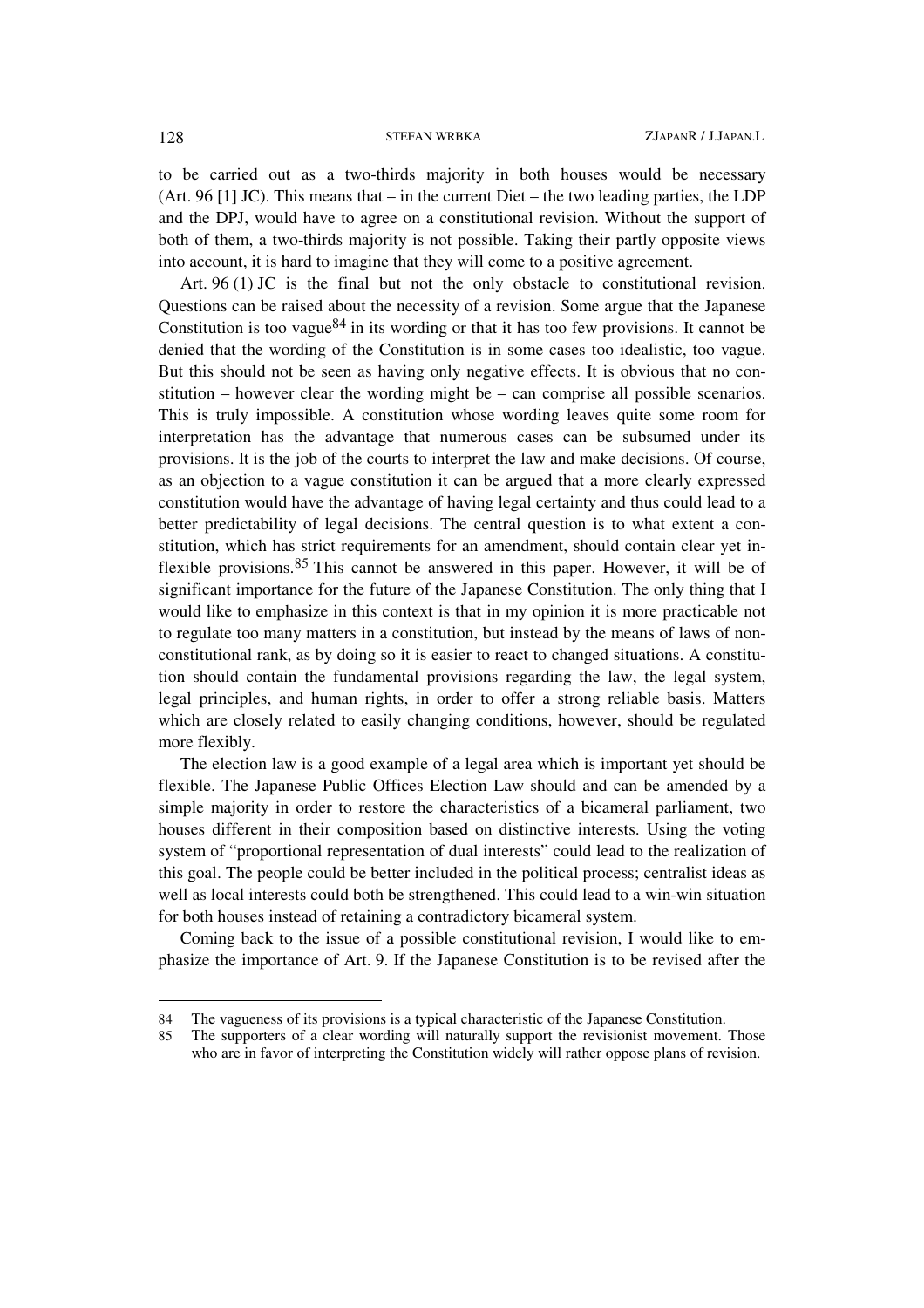l

completion of the research work, Art. 9 will play a central part. One can say that the "renunciation of war" clause is a provision which would surely be affected by a revision by including the Self-Defense Forces and expressing clearly the will to take part in international peace-keeping operations. On the other hand, unless an agreement can be made with regard to Art. 9, the Constitution will not be amended. The Art. 9 issue is too important to be left aside in the event of a constitutional revision. Especially the LDP will not give up the demand for a change in the wording according to their basic point of view – if general agreement on a revision of other constitutional provisions is reached, such as the introduction of new constitutional rights. Art. 9 is the steering constitutional provision in the revision process.

One further question which arises in the context of a possible constitutional revision and Art. 96 (1) JC<sup>86</sup> is the question of who has the right to propose a revision.<sup>87</sup> The legal procedure with regard to a constitutional amendment is not explicitly regulated by law. The majority holds the opinion that the general provisions should be used.<sup>88</sup> which would mean that the Cabinet as well as the Diet has the right to propose an amendment to the Constitution.89 Others believe that only the Diet should be allowed to propose a revision based on the wording of Art. 96 (1) JC.<sup>90</sup>

<sup>86</sup> "Amendments to this Constitution shall be initiated by the Diet, through a concurring vote of two-thirds or more of all the members of each House and shall thereupon be submitted to the people for ratification, which shall require the affirmative vote of a majority of all votes cast thereon, at a special referendum or at such election as the Diet shall specify.'

<sup>87</sup> R. NEUMANN, Änderung und Wandlung der japanischen Verfassung (Köln 1982) 6 *et seq*.

For details about the legislative process, see, e.g., M. NAKAMURA / T. TSUNEMOTO, The Legislative Process: Outline and Actors, in: Y. Higuchi (ed.), Five Decades of Constitutionalism in Japanese Society (Tokyo 2001) 195 *et seq*.

<sup>89</sup> E.g., Kiichi Inoue *(*NCP): "I think both the Diet and the Cabinet should have the right to initiate amendments to the Constitution." (Subcommittee on Ideal Government and Organizations on July 10, 2003, available at: <http://www.shugiin.go.jp/itdb\_english.nsf/html *kenpou/english/20030710gof.htm>*).

<sup>90</sup> E.g., Motohisa Furukawa (DPJ): "I believe that only the Diet has the right to propose revisions to the Constitution." (Subcommittee on Ideal Government and Organizations on July 10, 2003, available at: *<http://www.shugiin.go.jp/itdb\_english.nsf/html/kenpou/english/ 20030710gof.htm>*).